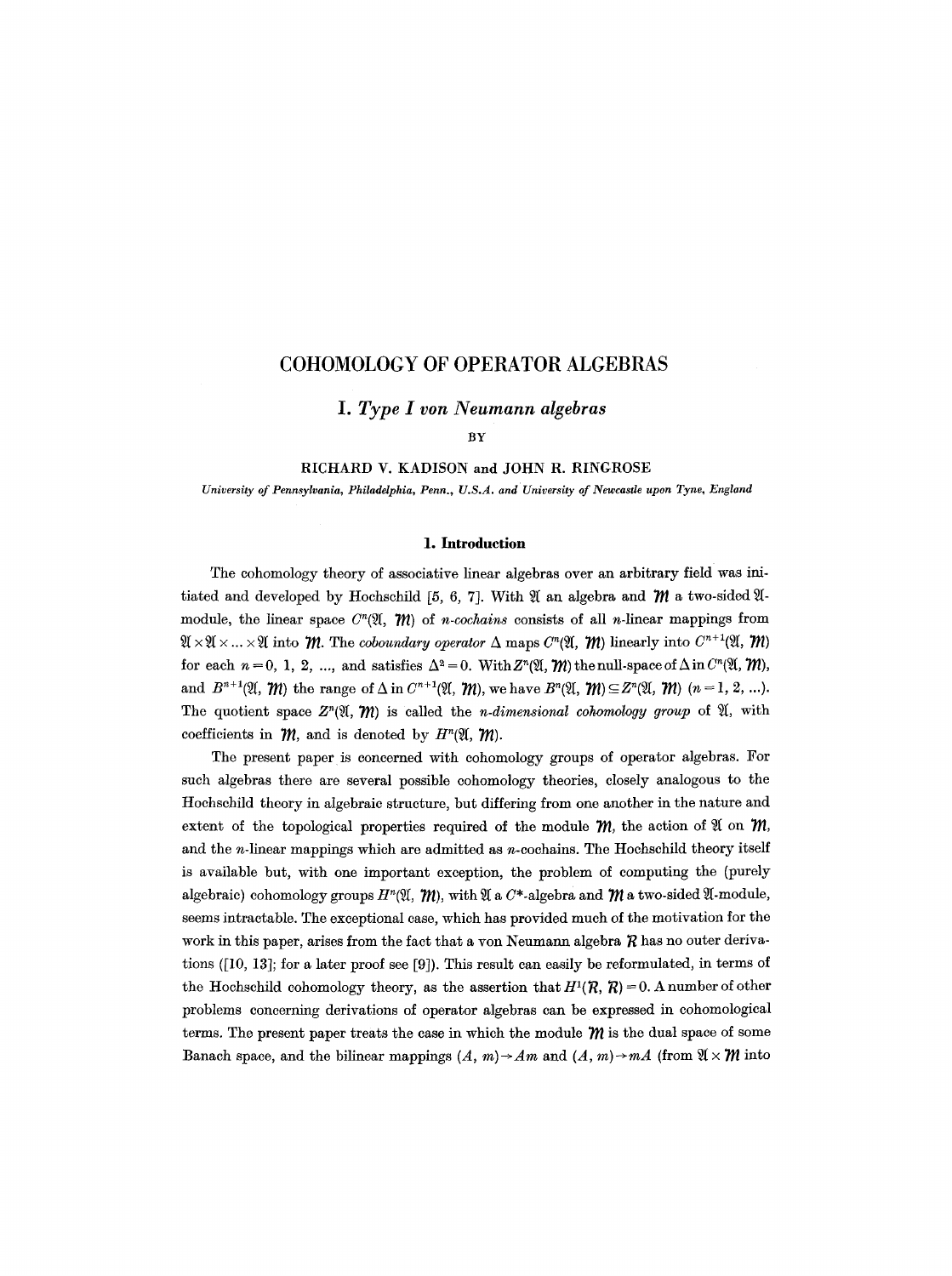$\mathcal{W}$ ) which arise from the left and right action of  $\mathfrak{A}$  on  $\mathcal{W}$  are required to be norm continuous in both variables and weak  $*$  continuous in the second. Only bounded  $n$ -linear mappings are admitted, in this theory, as  $n$ -cochains. The cohomology groups which arise in this setting are denoted by  $H_c^n(\mathfrak{A}, \mathfrak{M}), n = 1, 2, ...$  Preparatory results concerning the centreadjustment of norm continuous cocycles are proved in  $\S 3$ , and in Theorem 4.4 we show that  $H_c^n(\mathcal{R}, \mathcal{R})=0$  (n=1, 2, ...) when  $\mathcal R$  is a type I von Neumann algebra. Further results concerning more general yon Neumann algebras will be published subsequently.

We consider briefly another (normal) cohomology theory applicable to a  $C^*$ -algebra If represented as operators acting on a Hilbert space  $\mathcal{H}$ . In this theory, in addition to the conditions outlined above, we require ultraweak continuity properties of both the action of  $\mathfrak A$  on the module  $\mathfrak M$  and also the *n*-linear mappings which are admitted as *n*-cochains. The cohomology groups which arise in this context are denoted by  $H_w^n(\mathfrak{A}, \mathfrak{M}), n = 1, 2, ...;$ in Corollary 4.6 we show that  $H_w^n(\mathcal{R}, \mathcal{R})=0$  when  $\mathcal R$  is a type I factor.

Cohomology groups of commutative Banach algebras have previously been studied by Kamowitz [11]; more recently, Johnson [8] has considered the cohomology theory of general Banach algebras, and (by methods quite different from ours) has obtained a number of results including a proof of our Theorem 4.4.

Both authors are indebted to the National Science Foundation for partial support, and to Professor D. Kastler for his hospitality at the Centre de Physique Théorique, C.N.R.S., Marseille, and at Institut d'Études Scientifiques de Cargése, Corsica, during one stage of this investigation. The first-named author acknowledges with gratitude the support of the Guggenheim Foundation.

#### **2. Terminology and notation**

Throughout this paper, the term *abjebra* is understood to refer to an associative linear algebra over the complex field, and vector spaces always have complex scalars. We recall that a *left module* for a unital algebra  $\mathfrak{A}$  is a vector space  $\mathfrak{M}$  equipped with a bilinear mapping  $(A, m) \rightarrow Am$ :  $\mathfrak{A} \times \mathfrak{M} \rightarrow \mathfrak{M}$  such that  $Im = m$ ,  $A_1(A_2m) = (A_1A_2)m$  whenever  $A_1$ ,  $A_2 \in \mathcal{X}$  and  $m \in \mathcal{W}$ ; the concept of *right module* is defined similarly. A *two-sided*  $\mathcal{X}$ *-module* is a vector space  $W$  which is both a left  $\mathfrak A$ -module and a right  $\mathfrak A$ -module, the left and right actions of  $\mathfrak A$  on  $\mathfrak M$  being related by the condition  $(A_1m)A_2=A_1(mA_2)$ .

By a *two-sided Banach module* for a Banach algebra  $\mathfrak A$  we mean a Banach space  $m$ which is a two-sided  $\mathfrak A$ -module for which the bilinear mappings  $(A, m) \rightarrow Am$ ,  $(A, m) \rightarrow mA$ from  $\mathfrak{A}\times\mathfrak{M}$  into  $\mathfrak{M}$  are bounded. If, further,  $\mathfrak{M}$  is (isometrically isomorphic to) the dual space of a Banach space  $\mathcal{W}_*$  and, for each A in  $\mathfrak{A}$ , the mappings  $m \rightarrow Am$  and  $m \rightarrow mA$ :  $m \rightarrow m$  are weak \* continuous, we refer to  $m$  as a two-sided *dual*  $\mathfrak{A}$ -module.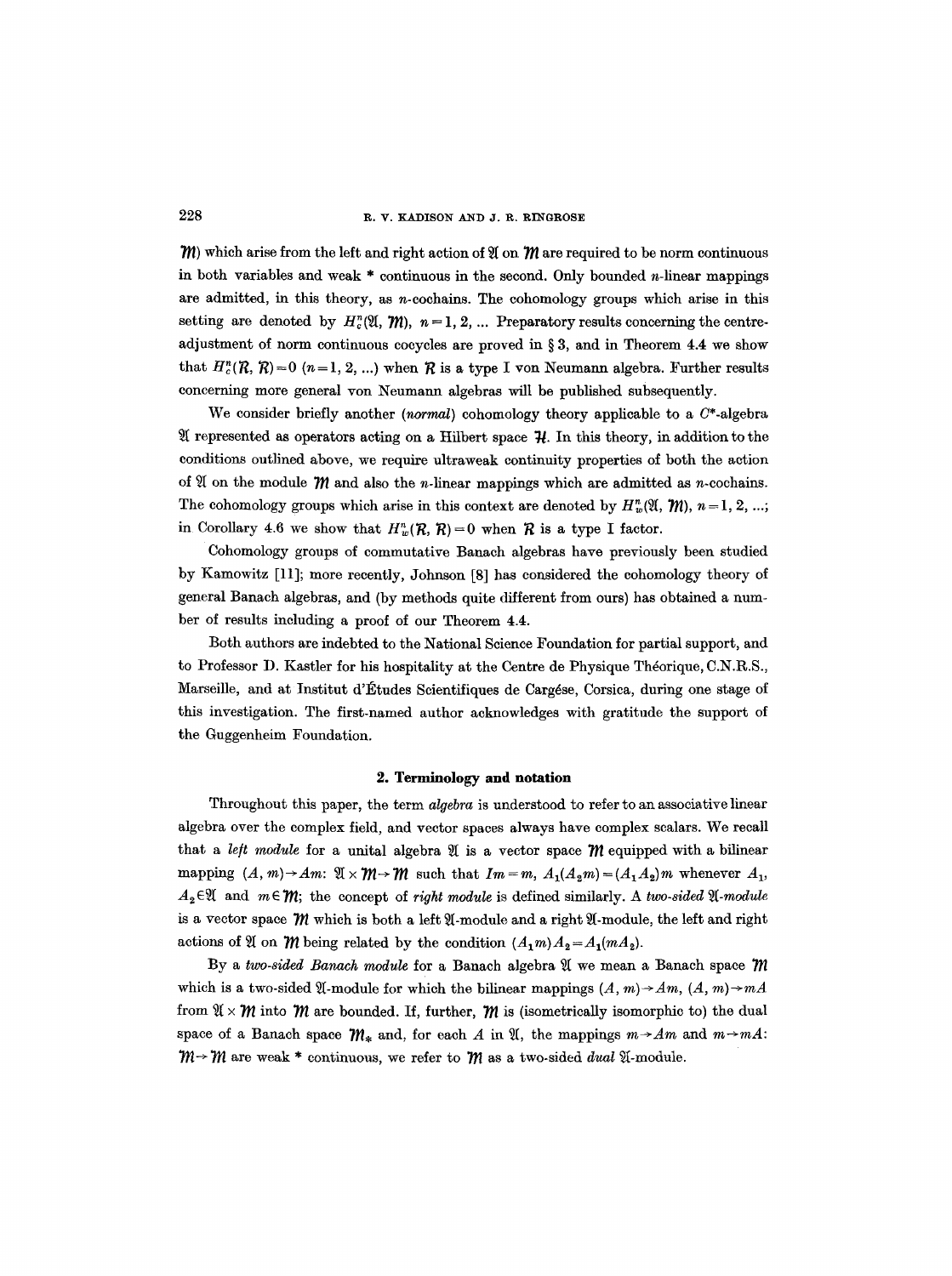With  $\mathfrak A$  a Banach algebra,  $\mathfrak M$  a two-sided Banach  $\mathfrak A$ -module and n a positive integer, we denote by  $C_c^{\pi}(\mathfrak{A}, \mathfrak{M})$  the linear space of all bounded n-linear mappings from  $\mathfrak{A} \times \mathfrak{A} \times \mathfrak{A}$  $... \times \mathfrak{A}$  into  $\mathfrak{M}$ , and refer to these mappings as (continuous) *n*-cochains. The *coboundary operator*  $\Delta$ , from  $C_c^n(\mathfrak{A}, \mathfrak{M})$  into  $C_c^{n+1}(\mathfrak{A}, \mathfrak{M})$ , is defined by

$$
(\Delta \varrho) (A_0, \dots, A_n) = A_0 \varrho (A_1, \dots, A_n) + \sum_{j=1}^n (-1)^j \varrho (A_0, \dots, A_{j-2}, A_{j-1} A_j, A_{j+1}, \dots, A_n)
$$
  
 
$$
+ (-1)^{n+1} \varrho (A_0, \dots, A_{n-1}) A_n.
$$
 (1)

By convention,  $C_c^0(\mathfrak{A}, \mathfrak{M})$  is  $\mathfrak{M}$ , and  $\Delta$ :  $C_c^0(\mathfrak{A}, \mathfrak{M}) \rightarrow C_c^1(\mathfrak{A}, \mathfrak{M})$  is defined by  $(\Delta m)(A)$  =  $Am-mA$ , for A in  $\mathfrak A$  and m in  $\mathfrak M$ . For  $n=0, 1, 2, ...$ , the range of  $\Delta$  in  $C_c^{n+1}(\mathfrak A, \mathfrak M)$  is a linear space denoted by  $B_c^{n+1}(\mathfrak{A}, \mathfrak{M})$ , the space of  $(n+1)$ -coboundaries; and the nullspace of  $\Delta$  in  $C_c^n(\mathfrak{A}, \mathfrak{M})$  is denoted by  $Z_c^n(\mathfrak{A}, \mathfrak{M})$ , the space of *n*-cocycles. It is only the continuity conditions which distinguish these concepts from the analogous ones introduced by Hoehschild [5] in the purely algebraic context; and, just as in the algebraic case, it canbe shown that  $\Delta^2 = 0$ . From this, it follows that  $B^n_{\alpha}(\mathfrak{A}, \mathfrak{M}) \subseteq Z^n_{\alpha}(\mathfrak{A}, \mathfrak{M})$  ( $n = 1, 2, ...$ ); the quotient space  $Z_c^n(\mathfrak{A}, \mathfrak{M})/B_c^n(\mathfrak{A}, \mathfrak{M})$  is denoted by  $H_c^n(\mathfrak{A}, \mathfrak{M})$  and called the *n*-dimensional (continuous) *cohomology group* (of  $\mathfrak{A}$ , with coefficients in  $\mathfrak{M}$ ).

The simplest example of a two-sided Banach module for a Banach algebra 91 is obtained by taking  $\mathcal{W}=\mathfrak{A}$ , with *Am* and *mA* interpreted as products in  $\mathfrak{A}$  when A,  $m \in \mathfrak{A}$ . The coboundary of an element B of  $\mathfrak{A} (= C_c^0(\mathfrak{A}, \mathfrak{A}))$  is the inner derivation  $A \rightarrow AB-BA$  of  $\mathfrak{A}$ , while  $Z_c^1(\mathfrak{A}, \mathfrak{A})$  consists of all continuous derivations of  $\mathfrak{A}$ ; thus  $H_c^1(\mathfrak{A}, \mathfrak{A})=0$  if and only if  $\mathfrak A$  has no continuous outer derivations.

If  $\mathfrak A$  is a Banach algebra with centre C,  $\mathfrak M$  is a two-sided Banach  $\mathfrak A$ -module and  $n \geq 1$ , we denote by  $NC_c^{\{n\}}(\mathfrak{A}, \mathfrak{M})$  the class of all cochains  $\rho$  in  $C_c^{\{n\}}(\mathfrak{A}, \mathfrak{M})$  which satisfy

$$
\varrho(A_1, \ldots, A_{j-1}, CA_j, A_{j+1}, \ldots, A_n) = C\varrho(A_1, \ldots, A_n) = \varrho(A_1, \ldots, A_n)C
$$

whenever  $1 \leq j \leq n$ ,  $C \in \mathbb{C}$  and  $A_1, ..., A_n \in \mathfrak{A}$ . By convention,

$$
NC_c^0(\mathfrak{A},\mathfrak{M})=\{m\in\mathfrak{M}\colon\thinspace Cm=mC\text{ for each }C\text{ in }\mathbb{C}\}.
$$

With  $NZ_c^n(\mathfrak{A}, \mathfrak{M})$  defined to be  $Z_c^n(\mathfrak{A}, \mathfrak{M}) \cap NC_c^n(\mathfrak{A}, \mathfrak{M})$ , it follows at once from the coboundary formula that  $\Delta$  maps  $NC_c^{\prime\prime}(\mathfrak{A}, \mathfrak{M})$  into  $NZ_c^{\prime\prime+1}(\mathfrak{A}, \mathfrak{M})$  ( $n=0, 1, 2, ...$ ). We prove in Corollary 3.5 that, if  *is a two-sided dual module for a*  $C^*$ *-algebra*  $\mathfrak{A}$ *, then each*  $\varrho$  *in*  $Z_c^n(\mathfrak{A}, \mathfrak{M})$  is cohomologous to (that is, differs by a coboundary from) an element of  $NZ_{c}^{n}(\mathfrak{A}, \mathfrak{M})$ . It turns out that, for C\*-algebras, elements of  $NZ_{c}^{n}(\mathfrak{A}, \mathfrak{A})$  are in some respects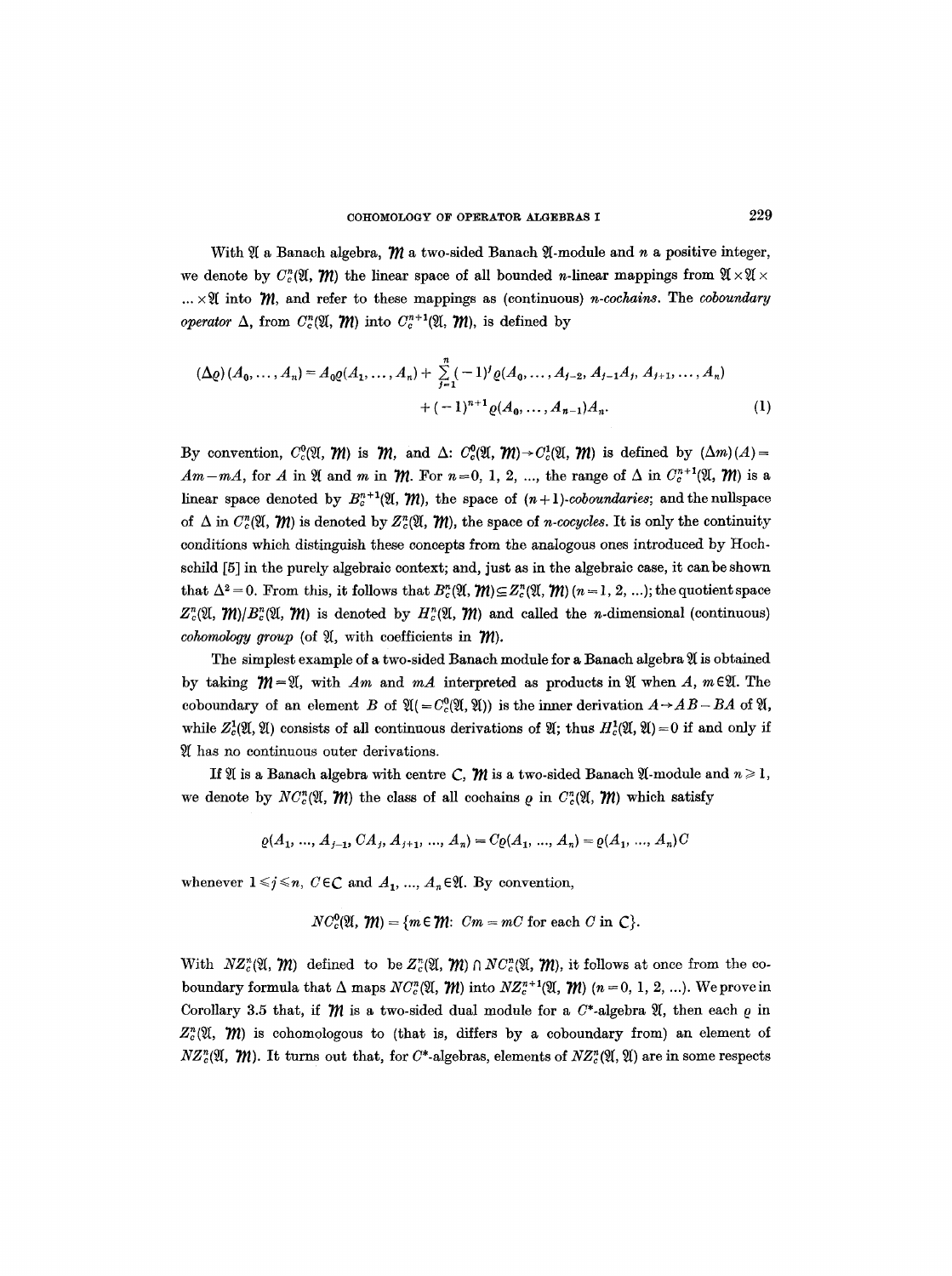more easily handled than general norm-continuous cocycles--a point that is illustrated by our proof, in section 4, that  $H_c^n(R, R) = 0$   $(n=1, 2, ...)$  when  $R$  is a type I von Neumann algebra.

We denote by  $\mathcal{B}(\mathcal{H})$  the algebra of all bounded linear operators acting on the Hilbert space  $\mathcal{H}$ . If  $\mathfrak A$  is a  $C^*$ -algebra acting on  $\mathcal H$  and  $\mathcal M$  is a normed closed subspace of  $B(\mathcal{H})$ , then  $\mathcal M$  is a two-sided Banach  $\mathfrak A$ -module (with  $Am$  and  $mA$  the usual operator products) provided  $Am\in \mathcal{W}$  and  $mA\in \mathcal{W}$  whenever  $A\in \mathcal{Y}$  and  $m\in \mathcal{W}$ . The cases in which  $\mathcal{W}=\mathcal{Y}$ .  $m=\mathfrak{A}^-$  (the weak operator closure of  $\mathfrak{A}$ ),  $m=\mathcal{B}(\mathcal{H})$ , or  $m$  is an ideal in  $\mathfrak{A}$ , are of particular interest. If  $\mathcal{W}$  is an ultraweakly closed subspace of  $\mathcal{B}(\mathcal{H})$  such that  $Am \in \mathcal{W}$ ,  $mA \in \mathcal{W}$ whenever  $A \in \mathcal{X}$  and  $m \in \mathcal{W}$ , then  $\mathcal{W}$  is a two-sided dual  $\mathcal{Y}$ -module: for  $\mathcal{W}$  can be identified with the dual space of the Banach space  $\mathcal{W}_*$  of all ultraweakly continuous linear functionals on  $\mathcal{W}$  [3: p. 38, Theorem 1], with the weak \* topology corresponding to the ultraweak topology, and the mappings  $m \rightarrow Am$ ,  $m \rightarrow mA$ :  $m \rightarrow m$  are ultraweakly continuous, for each  $A$  in  $\mathfrak{A}$ .

With  $\mathfrak A$  a C<sup>\*</sup>-algebra acting on a Hilbert space  $\mathcal H$  and  $\mathcal M$  a two-sided dual  $\mathfrak A$ -module, we describe  $\mathcal{W}$  as a two-sided dual *normal*  $\mathfrak{A}$ -module if, for each m in  $\mathcal{W}$ , the mappings  $A \rightarrow Am$ ,  $A \rightarrow mA$  are continuous from  $\mathfrak{A}$  (with the ultraweak topology) into  $\mathfrak{M}$  (with the weak \* topology). Since operator multiplication is separately continuous in the ultraweak topology, the examples described at the end of the preceding paragraph are of this type. Given such a module, and a positive integer n, we denote by  $C_w^n(\mathfrak{A}, \mathfrak{M})$  the linear space of all *n*-linear mappings from  $\mathfrak{A} \times \mathfrak{A} \times \cdots \times \mathfrak{A}$  into  $\mathfrak{M}$  which are continuous in each variable (separately) from  $\mathfrak A$  (with the ultraweak topology) into  $\mathfrak M$  (with the weak  $*$  topology). We refer to elements of  $C_w^n(\mathfrak{A}, \mathfrak{M})$  as *normal n*-cochains. Bearing in mind the ultraweakweak \* continuity of the mappings  $A \rightarrow Am$ ,  $A \rightarrow mA$ , it is apparent that the coboundary operator  $\Delta$  (again defined by (1)) carries  $C_{\nu}^{n}(\mathfrak{A}, \mathfrak{M})$  into  $C_{\nu}^{n+1}(\mathfrak{A}, \mathfrak{M})$  for  $n = 1, 2, ...,$  and, as before,  $\Delta^2=0$ . The same is true when  $n=0$ , with the convention that  $C_w^0(\mathfrak{A}, \mathfrak{M})$  is  $\mathfrak{M}$ and  $(\Delta m)(A) = Am - mA$ , for A in  $\mathfrak{A}$  and m in  $\mathfrak{M}$ . With  $Z_w^n(\mathfrak{A}, \mathfrak{M})$  the nullspace of  $\Delta$ in  $C_w^n(\mathfrak{A}, \mathcal{W})$ , and  $B_w^{n+1}(\mathfrak{A}, \mathcal{W}) \subseteq C_w^{n+1}(\mathfrak{A}, \mathcal{W})$  the image under  $\Delta$  of  $C_w^n(\mathfrak{A}, \mathcal{W})$ , we have  $B_w^n(\mathfrak{A}, \mathcal{W}) \subseteq Z_w^n(\mathfrak{A}, \mathcal{W})$   $(n = 1, 2, ...);$  the quotient space  $H_w^n(\mathfrak{A}, \mathcal{W}) = Z_w^n(\mathfrak{A}, \mathcal{W})/B_w^n(\mathfrak{A}, \mathcal{W})$ is the *n-dimensional normal cohomology group* (of  $\mathfrak{A}$ , with coefficients in  $\mathfrak{M}$ ).

We observe that  $C_w^n(\mathfrak{A}, \mathfrak{M}) \subseteq C_c^n(\mathfrak{A}, \mathfrak{M})$ . With  $\varrho$  in  $C_w^n(\mathfrak{A}, \mathfrak{M})$  and  $A_1, ..., A_{j-1}, A_{j+1}$ . ...,  $A_n$  in  $\mathfrak{A}$ , the mapping  $A_j \rightarrow \varrho(A_1, ..., A_n)$  from  $\mathfrak A$  into  $\mathfrak M$  is ultraweak-weak \* continuous; so it carries the (ultraweakly bounded) unit ball  $\mathfrak{A}_1$  of  $\mathfrak A$  onto a subset of  $\mathfrak M$  which is weak  $^*$ bounded, hence norm bounded. Thus  $\rho$  is norm continuous in each of its variables (separately) and, from  $[4: p. 70, Exercise 4]$  (essentially the uniform boundedness principle),  $\varrho$  is a bounded *n*-linear mapping; so  $\rho \in C_c^n(\mathfrak{A}, \mathfrak{M}).$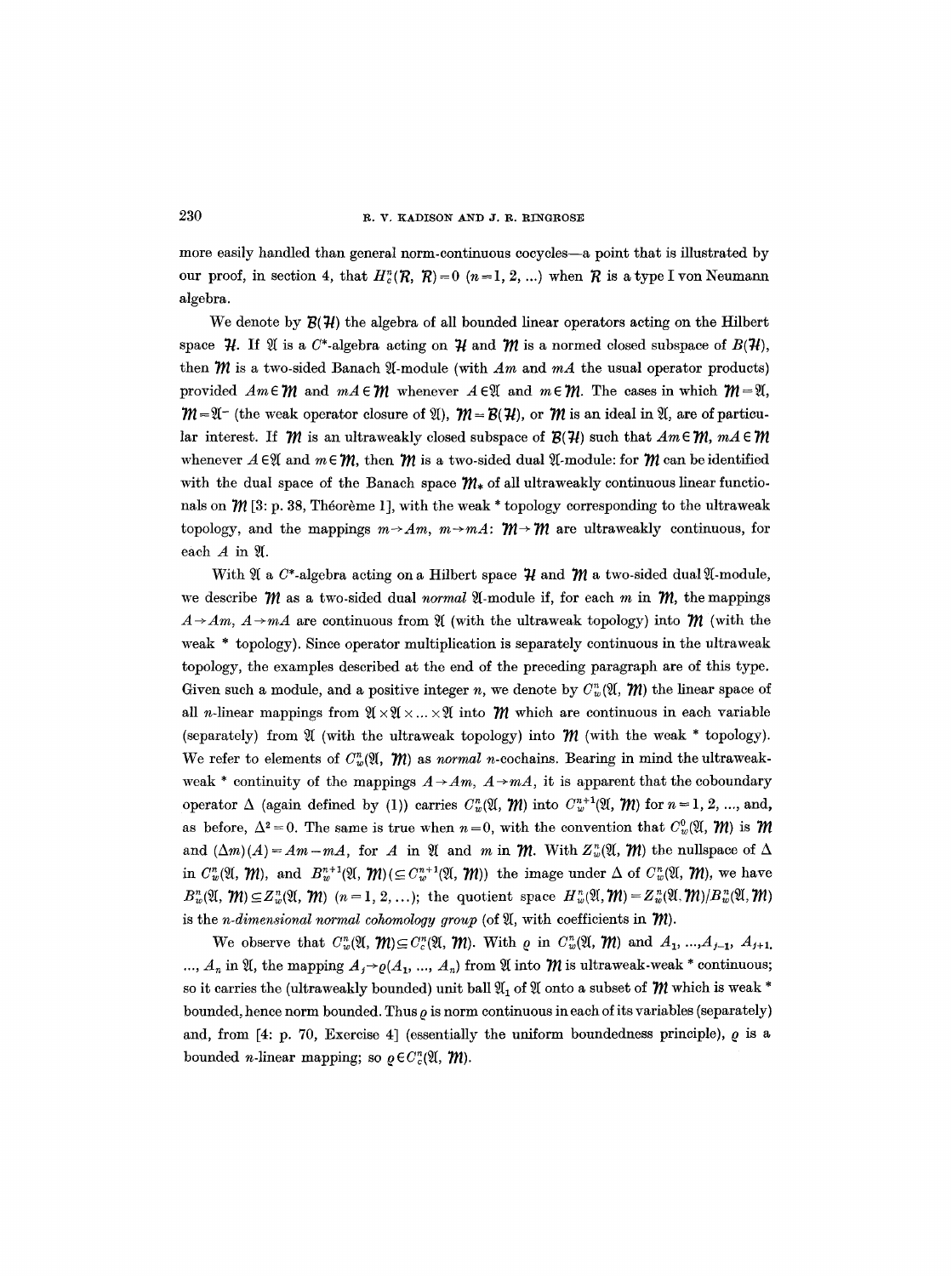## **3. Centre normalisation of coeycles**

The main result of this section, Theorem 3.4, is concerned with norm continuous cocycles with coefficients in a dual module. The first two lemmas, although stated here in terms of norm continuous cocycles, are valid in a purely algebraic context.

LEMMA 3.1. If  $\mathfrak A$  is a Banach algebra with centre C,  $\mathfrak M$  is a two-sided Banach  $\mathfrak A$ -module,  $1 \leq k \leq n$  and  $\varrho$  in  $Z_c^n(\mathfrak{A}, \mathfrak{M})$  vanishes whenever any of its first k arguments lies in  $\mathsf{C}$ , then

$$
\varrho(A_1, ..., A_{j-1}, CA_j, A_{j+1}, ..., A_n) = C\varrho(A_1, ..., A_n)
$$

*whenever*  $1 \leq j \leq k$ ,  $C \in \mathbb{C}$  and  $A_1, ..., A_n \in \mathfrak{A}$ .

Proof. Since

$$
0 = (\Delta \varrho)(C, A_1, ..., A_n) = C\varrho(A_1, ..., A_n) - \varrho(CA_1, A_2, ..., A_n) + \varrho(C, A_1 A_2, A_3, ..., A_n)
$$

$$
- ... \pm \varrho(C, A_1, ..., A_{n-2}, A_{n-1} A_n) \mp \varrho(C, A_1, ..., A_{n-1}) A_n
$$

$$
= C\varrho(A_1, ..., A_n) - \varrho(CA_1, A_2, ..., A_n),
$$

we have  $\varrho(CA_1, A_2, ..., A_n) = C\varrho(A_1, ..., A_n)$  whenever  $C \in \mathbb{C}$  and  $A_1, ..., A_n \in \mathfrak{A}$ . In addition, if  $1 < j \leq k$ ,

$$
0 = (\Delta \varrho)(A_1, ..., A_{j-1}, C, A_j, ..., A_n)
$$
  
\n
$$
= A_1 \varrho(A_2, ..., A_{j-1}, C, A_j, ..., A_n) - \varrho(A_1 A_2, A_3, ..., A_{j-1}, C, A_j, ..., A_n)
$$
  
\n
$$
+ ... \mp \varrho(A_1, ..., A_{j-2}, A_{j-1} C, A_j, ..., A_n) \pm \varrho(A_1, ..., A_{j-1}, CA_j, A_{j+1}, ..., A_n)
$$
  
\n
$$
\pm ... + (-1)^{n+1} \varrho(A_1, ..., A_{j-1}, C, A_j, ..., A_{n-1}) A_n
$$
  
\n
$$
= \pm [\varrho(A_1, ..., A_{j-2}, CA_{j-1}, A_j, ..., A_n) - \varrho(A_1, ..., A_{j-1}, CA_j, A_{j+1}, ..., A_n)].
$$
  
\nThus  
\n
$$
\varrho(A_1, ..., A_{j-1}, CA_j, A_{j+1}, ..., A_n) = \varrho(A_1, ..., A_{j-2}, CA_{j-1}, A_j, ..., A_n)
$$
  
\n
$$
= ... = \varrho(CA_1, A_2, ..., A_n) = C\varrho(A_1, ..., A_n)
$$

LEMMA 3.2. If  $\mathfrak A$  is a Banach algebra with centre C,  $\mathfrak M$  is a two-sided Banach  $\mathfrak A$ -module,  $n \geq 1$  and  $\rho$  in  $Z_c^n(\mathfrak{A}, \mathfrak{M})$  vanishes whenever any of its arguments lies in  $\mathcal{C}$ , then  $\rho \in NZ_c^n(\mathfrak{A}, \mathfrak{M})$ .

Proof. By Lemma 3.1,

$$
\varrho(A_1, ..., A_{j-1}, CA_j, A_{j+1}, ..., A_n) = C\varrho(A_1, ..., A_n)
$$

whenever  $1 \leq j \leq n$ ,  $C \in \mathbb{C}$  and  $A_1, ..., A_n \in \mathfrak{A}$ . Furthermore, the first n terms in the expansion of  $(\Delta \varrho)(A_1, \ldots, A_n, C)$  are zero, so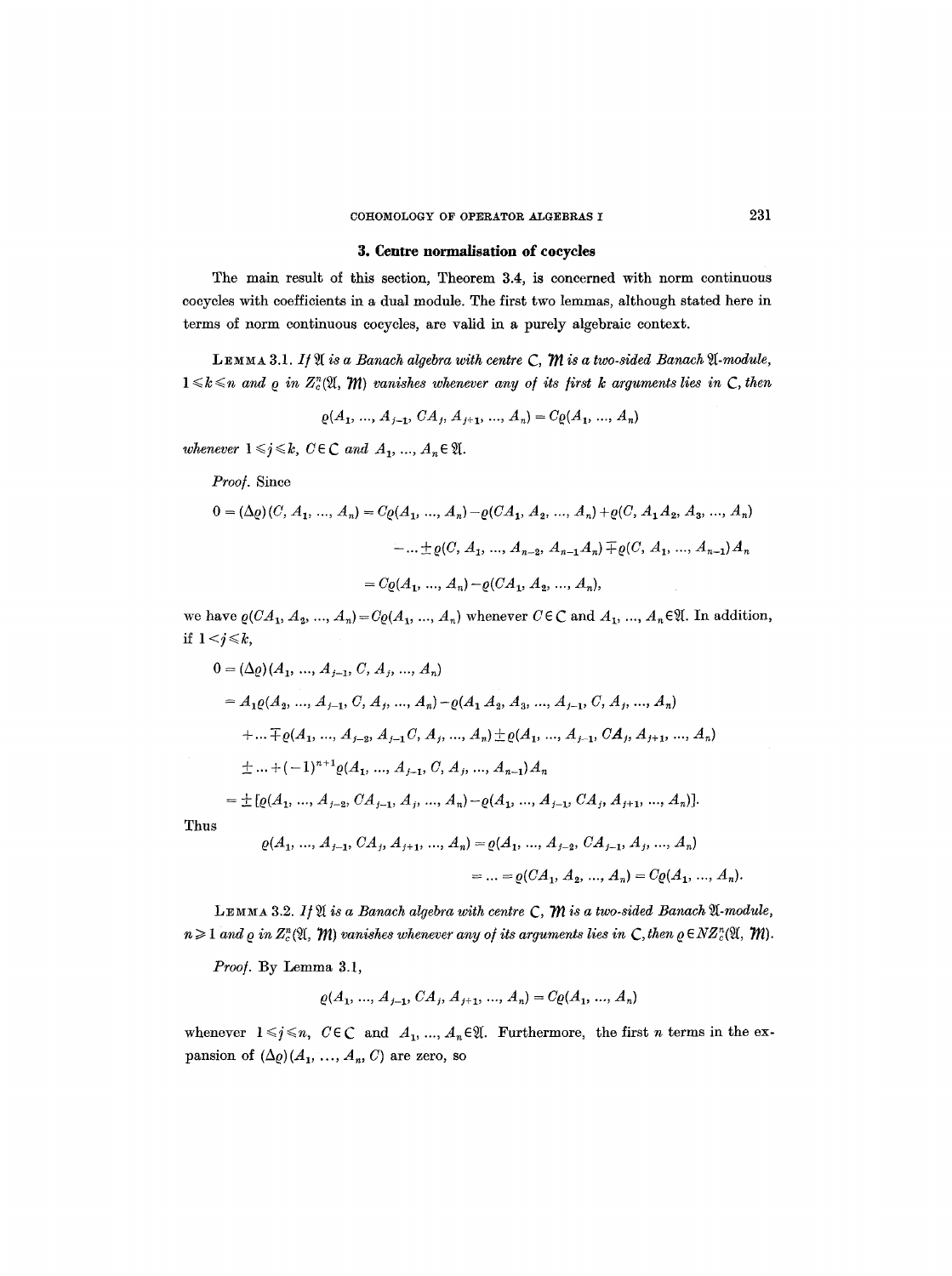232 R. V. KADISON AND J. R. RINGROSE

$$
0 = (\Delta \varrho)(A_1, ..., A_n, C) = \varrho(A_1, ..., A_{n-1}, A_n C) - \varrho(A_1, ..., A_n)C
$$
  
=  $\varrho(A_1, ..., A_{n-1}, CA_n) - \varrho(A_1, ..., A_n)C$   
=  $C\varrho(A_1, ..., A_n) - \varrho(A_1, ..., A_n)C$ .

Suppose that  $\mathcal{V}$  is a discrete group and  $l_{\infty}(\mathcal{V})$  is the Banach space of all bounded complex-valued functions on  $\mathcal{V}$ . We recall [1: p. 515] that  $\mathcal{V}$  is said to be *amenable* if it has a two-sided *invariant mean*, that is, a linear functional  $\mu$  on  $l_{\infty}(\mathcal{V})$  such that

(i)  $\mu(f) \ge 0$  if  $f \in l_{\infty}(\mathcal{V})$  and  $f(V) \ge 0$  for each V in  $\mathcal{V}$ ;

(ii)  $\mu(f_w) = \mu(\psi) = \mu(f)$  whenever  $W \in \mathcal{V}$  and  $f \in l_{\infty}(\mathcal{V})$ , where  $f_w(V) = f(VW)$ ,  $_w f(V) =$  $f(WV);$ 

(iii)  $\mu(f) = 1$  if  $f(V) = 1$  for all V in  $\mathcal{V}$ .

Conditions (i) and (iii) imply that  $\mu$  is a bounded linear functional, with  $\|\mu\| = 1$ .

For completeness, we give a proof of the following lemma, which is of familiar type.

LEMMA 3.3. Suppose that  *is a two-sided dual module for a unital Banach algebra*  $9/$ , *G* is the multiplicative group of all invertible elements of  $\mathfrak{A}$ ,  $\mathfrak{B}$  is a subgroup of  $G$  with an *invariant mean*  $\mu$ , and  $l_{\infty}(\mathcal{V}, \mathcal{W})$  is the Banach space of all bounded  $\mathcal{W}$ -valued functions  $\varphi$ *on*  $\mathfrak{B}$ , with  $\|\varphi\| = \sup \{ \|\varphi(V)\| : V \in \mathfrak{B} \}$ . Then there is a norm-decreasing linear mapping  $\bar{\mu}$  from  $l_{\infty}({\mathcal V}, {\mathcal W})$  into  ${\mathcal W}$  such that

(i) if A,  $B \in \mathfrak{A}, \varphi \in l_{\infty}(\mathfrak{V}, \mathfrak{M})$  and  $\varphi_1(V) = A\varphi(V)B$  for all V in  $\mathfrak{V},$  then  $\tilde{\mu}(\varphi_1) = A\tilde{\mu}(\varphi)B$ ;

- (ii) *if*  $W \in \mathcal{V}$ ,  $\varphi \in l_{\infty}(\mathcal{V}, \mathcal{W})$  and  $\varphi_{W}(V) = \varphi(VW)$  for all V in  $\mathcal{V}$ , then  $\bar{\mu}(\varphi_{W}) = \bar{\mu}(\varphi)$ ;
- (iii)  $\bar{\mu}(q) = m$  *if*  $q(V) = m(\epsilon M)$  for each V in  $V$ .

*Proof.* We can identify  $\mathcal{W}$  with the dual of a Banach space  $\mathcal{W}_*$ , denoting by  $\langle m, m_* \rangle$ the canonical bilinear form on  $m \times m_*$ . For each  $\varphi$  in  $l_{\infty}(v, m)$  and  $m_*$  in  $m_*$ , the mapping  $V \rightarrow \langle \varphi(V), m_* \rangle$  is in  $l_{\infty}(\mathcal{V})$ , with norm not exceeding  $||\varphi|| ||m_*||$ . Its mean,  $f(\varphi, m_*),$ satisfies  $|f(\varphi, m_*)| \le ||\varphi|| ||m_*||$ ; so, for each fixed  $\varphi$  in  $l_{\infty}(\vartheta, \vartheta)$ , the mapping  $\bar{\mu}(\varphi)$ :  $m_*\rightarrow f(\varphi, m_*)$  is a bounded linear functional on  $\mathcal{W}_*$ , with  $\|\bar{\mu}(\varphi)\| \leq \|\varphi\|$ . Thus  $\bar{\mu}$  is a normdecreasing mapping from  $l_{\infty}(\mathcal{V}, \mathcal{W})$  into  $\mathcal{W}$ , and is clearly linear. Since the mean of the constant mapping  $V \rightarrow \langle m, m_* \rangle$  is  $\langle m, m_* \rangle$ ,  $\langle \bar{\mu}(\varphi), m_* \rangle = \langle m, m_* \rangle$  for each  $m_*$  in  $\mathcal{W}_*$  (and thus  $\bar{\mu}(\varphi)=m$ ) when  $\varphi(V)=m$  for every V in  $\vartheta$ . From invariance of  $\mu$ , the mean  $\langle \bar{\mu}(\varphi_w), m_* \rangle$  of the mapping  $V \rightarrow \langle \varphi_w(V), m_* \rangle = \langle \varphi(VW), m_* \rangle$  is  $\langle \bar{\mu}(\varphi), m_* \rangle$ ; so  $\bar{\mu}(\varphi_w) = \bar{\mu}(\varphi)$ .

For A, B in  $\mathfrak A$  and  $m_*$  in  $\mathfrak M_*$ , the mappings  $m \rightarrow Am$ ,  $m \rightarrow m$ B from  $\mathfrak M$  into  $\mathfrak M$  are weak \* continuous, so  $m \rightarrow \langle A \rangle m$ ,  $m_* \rangle$  is a weak \* continuous linear functional on  $m$ . By Phillips' theorem [4: Theorem 9, p. 421] there is an element  $n_*$  of  $\mathcal{W}_*$  such that  $\langle AmB, m_{*}\rangle =\langle m, n_{*}\rangle$  for every m in  $\mathcal{W}$ . With  $\varphi$  and  $\varphi_1$  as in (i),  $\langle \bar{\mu}(\varphi_1), m_{*}\rangle$  is the mean of the mapping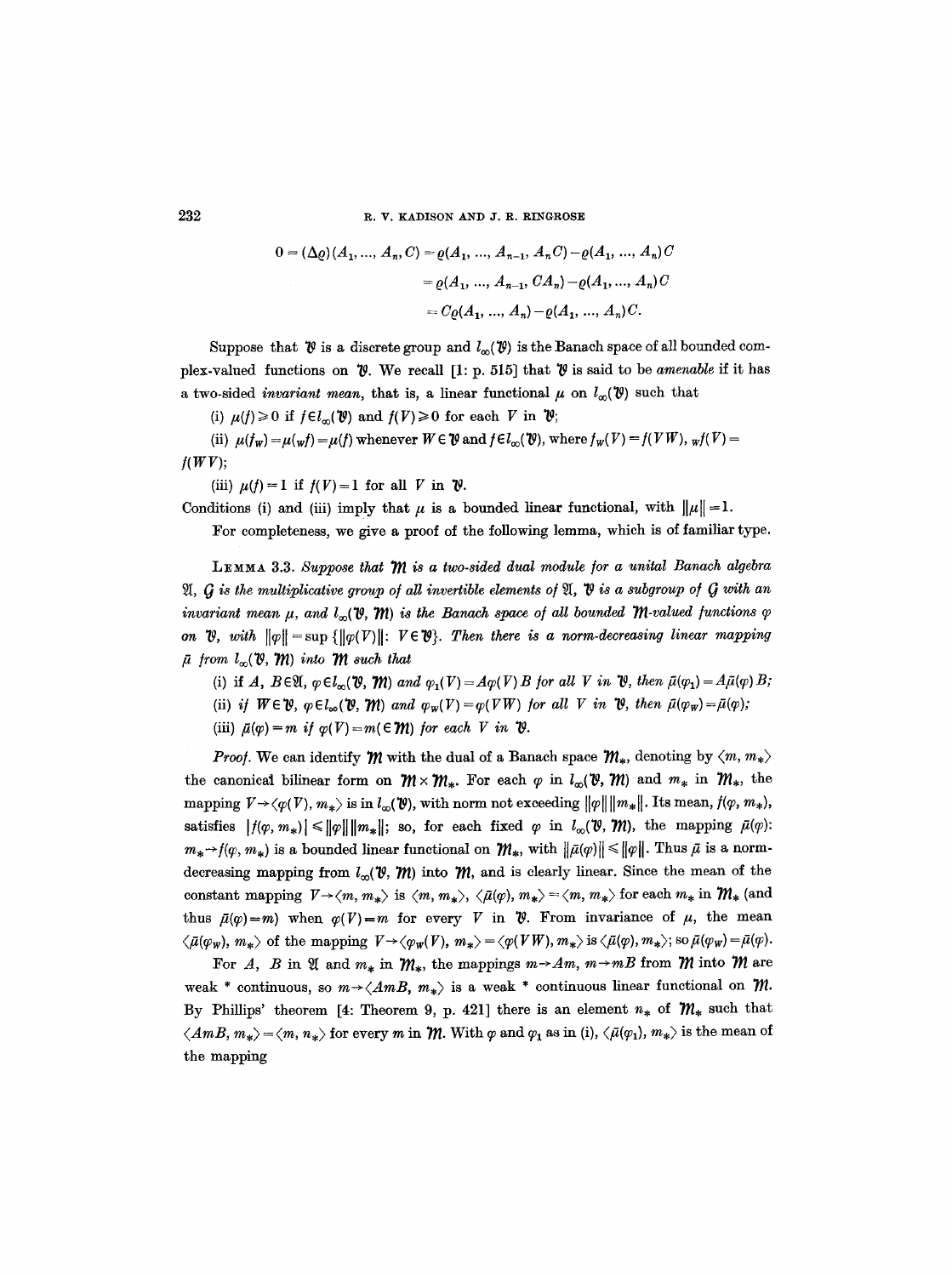COHOMOLOGY OF OPERATOR ALGEBRASI **233** 

$$
V \rightarrow \langle \varphi_1(V), m_* \rangle = \langle A\varphi(V) B, m_* \rangle = \langle \varphi(V), n_* \rangle;
$$

so  $\langle \tilde{\mu}(\varphi_1), m_* \rangle = \langle \tilde{\mu}(\varphi), n_* \rangle = \langle A \tilde{\mu}(\varphi) B, m_* \rangle$ , for each  $m_*$  in  $\mathcal{W}_*$ . Thus  $\tilde{\mu}(\varphi_1) = A \tilde{\mu}(\varphi) B$ .

THEOREM 3.4. If  $\mathfrak A$  is a unital C<sup>\*</sup>-algebra with centre C,  $\mathfrak M$  is a two-sided dual  $\mathfrak A$ *module, n*  $\geq 1$  *and*  $\rho \in Z_c^n(\mathfrak{A}, \mathfrak{M})$ , there is a  $\xi$  in  $C_c^{n-1}(\mathfrak{A}, \mathfrak{M})$  such that  $(\rho - \Delta \xi)(A_1, ..., A_n) = 0$ *if some*  $A_i \in \mathbb{C}$ *.* 

*Proof.* We shall prove by induction on k that, for  $k = 1, ..., n$ , there is a  $\zeta_k$  in  $C_c^{n-1}(\mathfrak{A}, \mathfrak{M})$ such that  $(\varrho-\Delta\xi_k)(A_1,\ldots,A_n)=0$  if any one of  $A_1,\ldots,A_k$  lies in C. The theorem then follows, with  $\xi = \xi_n$ .

With  $\mathcal V$  the unitary group of C, the linear span of  $\mathcal V$  is C; and, since  $\mathcal V$  is abelian, it has a two-sided invariant mean  $\mu$  [12; p. 79: see also 2; p. 406]. We introduce the normdecreasing mapping  $\bar{\mu}$ , from  $l_{\infty}({\bf\mathcal{V}},{\bf\mathcal{W}})$  into  ${\bf\mathcal{W}}$ , as in Lemma 3.3, and refer to  $\bar{\mu}(\varphi)$  as the mean of  $\varphi(\epsilon l_{\infty}(\mathbf{V}, \mathbf{W}))$ .

With  $A_1, ..., A_{n-1}$  in  $\mathfrak{A}$ , the mapping  $V \rightarrow V^*_{\mathfrak{C}}(V, A_1, ..., A_{n-1})$  from  $\mathfrak{P}$  into  $\mathfrak{M}$  is an element of  $l_{\infty}(\mathfrak{V}, \mathfrak{M})$ , with norm not exceeding  $K||\varrho|| ||A_1||...||A_{n-1}||$ , where K is the bound of the bilinear mapping  $(A, m) \rightarrow Am$ :  $\mathfrak{A} \times \mathfrak{M} \rightarrow \mathfrak{M}$ . Its mean  $\xi_1(A_1, ..., A_{n-1})$  is in  $\mathfrak{M}$ , and

 $||\xi_1(A_1, ..., A_{n-1})|| \le K ||q|| ||A_1|| ... ||A_{n-1}||;$ 

*it is clear that*  $\xi_1$  *is multilinear, so*  $\xi_1 \in C_c^{n-1}(\mathfrak{A}, \mathcal{W})$ . Furthermore, since

$$
(\Delta \xi_1)(A_1, \dots, A_n) = A_1 \xi_1(A_2, \dots, A_n) + \sum_{j=1}^{n-1} (-1)^j \xi_1(A_1, \dots, A_{j-1}, A_j A_{j+1}, A_{j+2}, \dots, A_n)
$$

$$
+ (-1)^n \xi_1(A_1, \dots, A_{n-1}) A_n,
$$

it follows from Lemma 3.3 (i) and the definition of  $\xi_1$  that  $(\Delta \xi_1)(A_1, ..., A_n)$  is the mean of the mapping

$$
V \rightarrow A_1 V^* \varrho(V, A_2, ..., A_n) + \sum_{j=1}^{n-1} (-1)^j V^* \varrho(V, A_1, ..., A_{j-1}, A_j A_{j+1}, A_{j+2}, ..., A_n)
$$
  
+  $(-1)^n V^* \varrho(V, A_1, ..., A_{n-1}) A_n = A_1 V^* \varrho(V, A_2, ..., A_n)$   
-  $V^* (\Delta \varrho) (V, A_1, ..., A_n) + V^* [V \varrho(A_1, ..., A_n) - \varrho(V A_1, A_2, ..., A_n)]$   
=  $\varrho(A_1, ..., A_n) + A_1 V^* \varrho(V, A_2, ..., A_n) - V^* \varrho(V A_1, A_2, ..., A_n).$ 

When  $A_1 \in \mathcal{Y}$ , this mapping is

$$
V \to \varrho(A_1, ..., A_n) + A_1 V^* \varrho(V, A_2, ..., A_n) - A_1 (VA_1)^* \varrho(VA_1, A_2, ..., A_n).
$$

By Lemma 3.3 (iii) and (ii) (with  $W = A_1$ ), its mean  $(\Delta \xi_1)(A_1, ..., A_n)$  is  $\varrho(A_1, ..., A_n)$ . Thus  $(\varrho - \Delta \xi_1)$   $(A_1, ..., A_n) = 0$  whenever  $A_1 \in \mathcal{Y}$ ; by linearity, the same is true for all  $A_1$  in C. This proves the existence of a suitable cochain  $\xi_1$  in  $C_c^{n-1}(\mathfrak{A}, \mathfrak{M}).$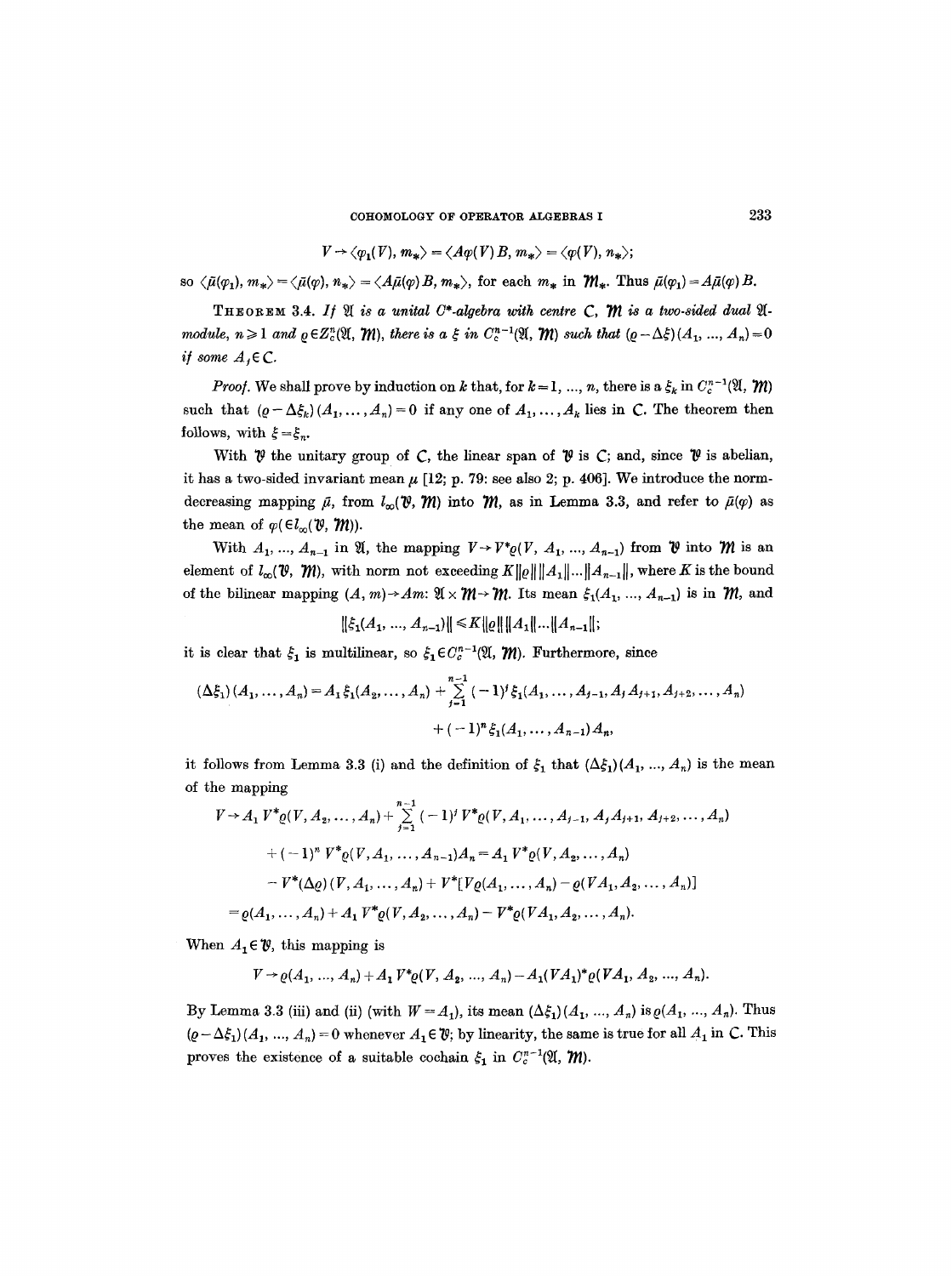To continue the inductive process, suppose that  $1 \leq k \leq n$  and a suitable cochain  $\xi_k$ has been constructed. With  $\sigma$  the element  $\rho - \Delta \xi_k$  of  $Z_c^n(\mathfrak{A}, \mathfrak{M}),$ 

$$
\sigma(A_1, ..., A_n) = 0 \text{ if any one of } A_1, ..., A_k \text{ lies in } C. \tag{2}
$$

By Lemma 3.1,

$$
\sigma(A_1, ..., A_{j-1}, CA_j, A_{j+1}, ..., A_n) = C\sigma(A_1, ..., A_n) \quad \text{if } 1 \leq j \leq k \text{ and } C \in \mathbb{C}.
$$
 (3)

With  $A_1, ..., A_{n-1}$  in  $\mathfrak{A}$ , the mapping

$$
V \to V^* \sigma(A_1, ..., A_k, V, A_{k+1}, ..., A_{n-1})
$$
\n(4)

from  $\mathcal{V}$  into  $\mathcal{M}$  is an element of  $l_{\infty}(\mathcal{V}, \mathcal{W})$ , with norm not exceeding  $K\|\sigma\|\|A_1\|\ldots\|A_{n-1}\|$ . Its mean  $\eta(A_1, ..., A_{n-1})$  is in  $\mathcal{M}$ , and

$$
||\eta(A_1, ..., A_{n-1})|| \leq K ||\sigma|| ||A_1|| ... ||A_{n-1}||.
$$

It is clear that  $\eta$  is multilinear, so  $\eta \in C_c^{n-1}(\mathfrak{A}, \mathfrak{M}).$ 

We assert that

$$
\eta(A_1, ..., A_{n-1}) = 0 \text{ if any one of } A_1, ..., A_k \text{ lies in } C,
$$
 (5)

and that

$$
\eta(A_1, ..., A_{j-1}, CA_j, A_{j+1}, ..., A_{n-1}) = C\eta(A_1, ..., A_{n-1}) \quad \text{if } 1 \leq j \leq k \text{ and } C \in \mathbb{C}.
$$
 (6)

For this, note that  $\eta(A_1, ..., A_{n-1})$  is the mean of the mapping (4), which by (2) is the zero mapping under the conditions specified in (5). Furthermore, if  $1 \le j \le k$  and  $C \in \mathbb{C}$ , the left-hand side of (6) is the mean of the mapping

$$
V \rightarrow V^* \sigma(A_1, \ldots, A_{j-1}, CA_j, A_{j+1}, \ldots, A_k, V, A_{k+1}, \ldots, A_{n-1});
$$

which, by (3), is the mapping

$$
V \to C V^* \sigma(A_1, ..., A_k, V, A_{k+1}, ..., A_{n-1}).
$$

This last has mean  $C\eta(A_1, ..., A_{n-1})$  by Lemma 3.3 (i).

It results from (5) and (6) that  $(\Delta \eta)(A_1, ..., A_n)=0$  if  $A_j \in \mathbb{C}$  for some j such that  $1 \leq j \leq k$ ; for all terms except the jth and  $(j+1)$ st in the expansion of  $(\Delta \eta)(A_1, ..., A_n)$ are zero by (5), while (6) implies that the two remaining terms are equal to  $(-1)^{j-1}T$ ,  $(-1)^{i}T$ , where  $T = A_{j}\eta(A_{1},..., A_{j-1}, A_{j+1},..., A_{n})$ . This, together with (2), shows that

$$
(\sigma \pm \Delta \eta)(A_1, ..., A_n) = 0
$$
 if any one of  $A_1, ..., A_k$  lies in C. (7)

We prove next that

$$
(\sigma - (-1)^k \Delta \eta) (A_1, ..., A_n) = 0 \text{ if } A_{k+1} \in \mathbb{C}.
$$
 (8)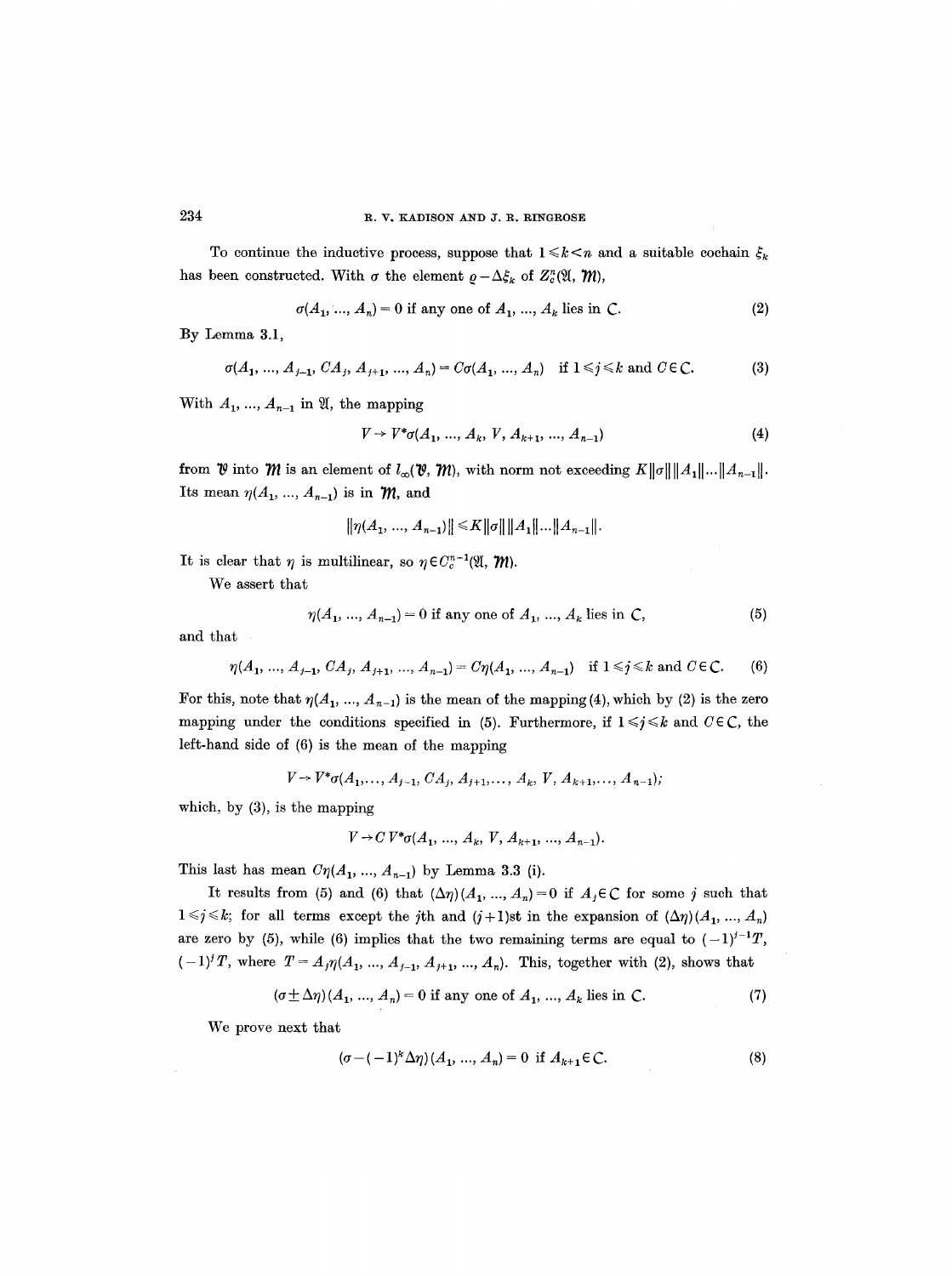By linearity, it suffices to consider the case in which  $A_{k+1} \in \mathcal{V}$ . Now the first k terms in the expansion of  $(\Delta \eta)(A_1, ..., A_n)$  are zero by (5), since  $A_{k+1} \in \mathbb{C}$ ; so

$$
(\Delta \eta) (A_1, \ldots, A_n) = \sum_{j=k}^{n-1} (-1)^j \eta(A_1, \ldots, A_{j-1}, A_j A_{j+1}, A_{j+2}, \ldots, A_n) + (-1)^n \eta(A_1, \ldots, A_{n-1}) A_n.
$$

By Lemma 3.3 (i) and the definition of  $\eta$ ,  $(\Delta \eta)(A_1, ..., A_n)$  is the mean of the mapping  $\varphi$ from  $\mathcal V$  into  $\mathcal M$  which is defined by

$$
\varphi(V) = (-1)^k V^* \sigma(A_1, \dots, A_{k-1}, A_k A_{k+1}, V, A_{k+2}, \dots, A_n)
$$
  
+ 
$$
\sum_{j=k+1}^{n-1} (-1)^j V^* \sigma(A_1, \dots, A_k, V, A_{k+1}, \dots, A_{j-1}, A_j A_{j+1}, A_{j+2}, \dots, A_n)
$$
  
+ 
$$
(-1)^n V^* \sigma(A_1, \dots, A_k, V, A_{k+1}, \dots, A_{n-1}) A_n.
$$
 (9)

In the expansion of  $(\Delta \sigma)(A_1, ..., A_k, V, A_{k+1}, ..., A_n)$ , the first k terms are zero, for all V in  $\mathcal{V}$  ( $\subseteq$ C), by (2): so

$$
0 = V^*(\Delta \sigma) (A_1, ..., A_k, V, A_{k+1}, ..., A_n)
$$
  
=  $(-1)^k V^* \sigma(A_1, ..., A_{k-1}, A_k V, A_{k+1}, ..., A_n)$   
+  $(-1)^{k+1} V^* \sigma(A_1, ..., A_k, VA_{k+1}, A_{k+2}, ..., A_n)$   
+  $\sum_{k+1}^{n-1} (-1)^{j+1} V^* \sigma(A_1, ..., A_k, V, A_{k+1}, ..., A_{j-1}, A_j A_{j+1}, A_{j+2}, ..., A_n)$   
+  $(-1)^{n+1} V^* \sigma(A_1, ..., A_k, V, A_{k+1}, ..., A_{n-1}) A_n.$ 

This, together with (9), gives

$$
\varphi(V) = (-1)^k V^* \sigma(A_1, ..., A_{k-1}, A_k A_{k+1}, V, A_{k+2}, ..., A_n)
$$
  
+  $(-1)^k V^* \sigma(A_1, ..., A_{k-1}, A_k V, A_{k+1}, ..., A_n)$   
+  $(-1)^{k+1} V^* \sigma(A_1, ..., A_k, VA_{k+1}, A_{k+2}, ..., A_n).$ 

Since  $A_{k+1}$ ,  $V \in \mathcal{V} \subseteq C$ , it follows from (3) that

$$
\varphi(V) = (-1)^k \{ A_{k+1} V^* \sigma(A_1, ..., A_k, V, A_{k+2}, ..., A_n) + \sigma(A_1, ..., A_n) - A_{k+1} (V A_{k+1})^* \sigma(A_1, ..., A_k, V A_{k+1}, A_{k+2}, ..., A_n) \}.
$$

By Lemma 3.3 (iii) and (ii) (with  $W = A_{k+1}$ ), the mean  $(\Delta \eta)(A_1, ..., A_n)$  of  $\varphi$  is  $(-1)^{k} \sigma(A_1, ..., A_n)$ ; so (8) is proved.

With  $\xi_{k+1}$  the element  $\xi_k + (-1)^k \eta$  of  $C_c^{n-1}(\mathfrak{A}, \mathfrak{M}), \rho - \Delta \xi_{k+1} = \rho - \Delta \xi_k - (-1)^k \Delta \eta =$  $\sigma - (-1)^k \Delta \eta$ ; thus  $(\rho - \Delta \xi_{k+1})(A_1, ..., A_n) = 0$  if any one of  $A_1, ..., A_{k+1}$  lies in C, by (7) and (8). This completes the inductive construction of  $\xi_1, ..., \xi_n$ , and so proves the theorem.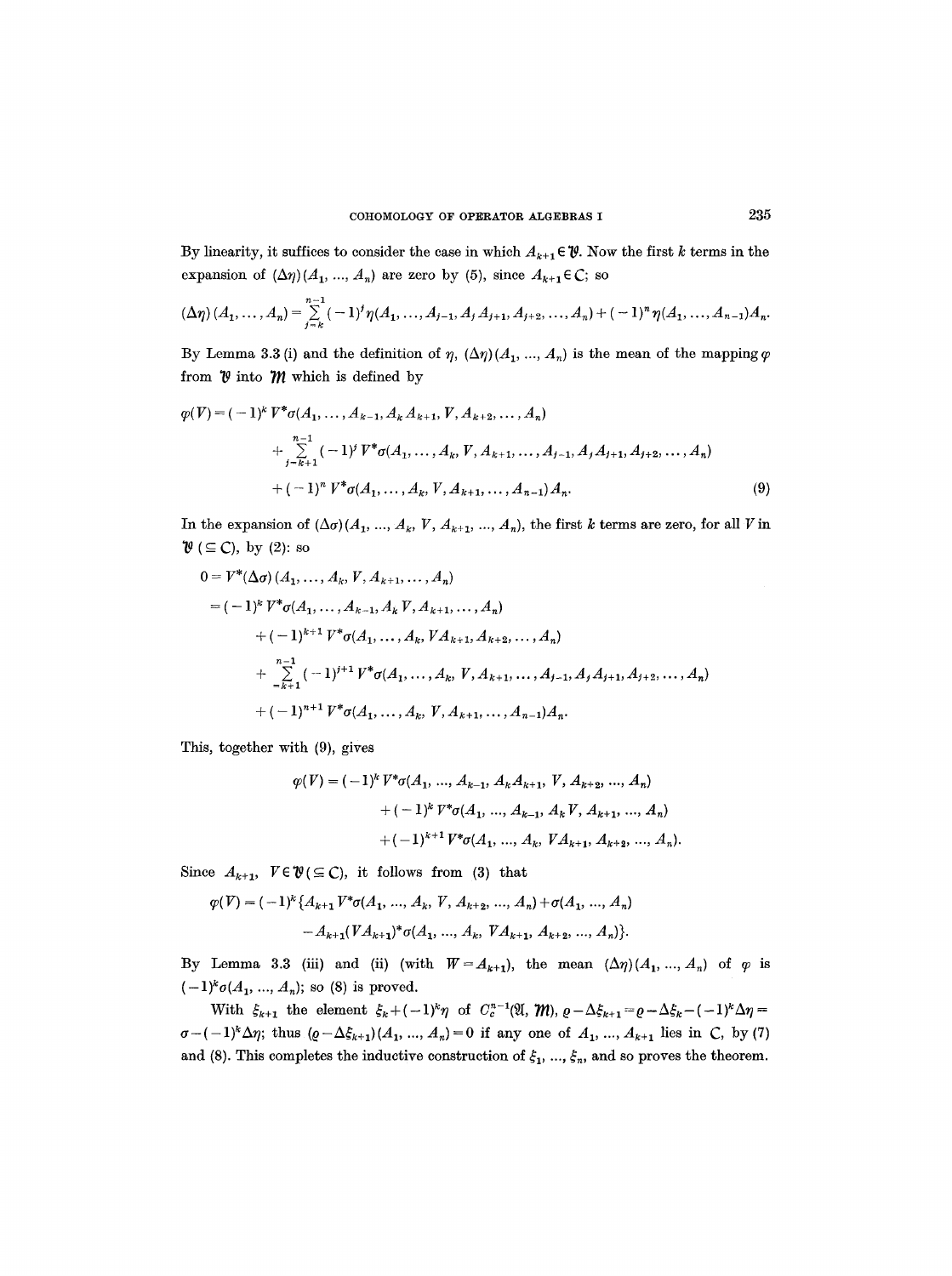COROLLARY 3.5. If  $\mathfrak{A}$  is a unital C\*-algebra,  $\mathfrak{M}$  is a two-sided dual  $\mathfrak{A}$ -module and  $n \geq 1$ , *then*  $Z_c^n(\mathfrak{A}, \mathfrak{M}) = B_c^n(\mathfrak{A}, \mathfrak{M}) + NZ_c^n(\mathfrak{A}, \mathfrak{M}).$ 

*Proof.* With  $\rho$  in  $Z_c^n(\mathfrak{A}, \mathfrak{M})$ , let  $\xi$  in  $C_c^{n-1}(\mathfrak{A}, \mathfrak{M})$  satisfy the conclusion of Theorem 3.4. By Lemma 3.2,  $\rho - \Delta \xi \in NZ_c^n(\mathfrak{A}, \mathfrak{M})$ , so

$$
\varrho = \Delta \xi + (\varrho - \Delta \xi) \in B_c^n(\mathfrak{A}, \mathcal{W}) + NZ_c^n(\mathfrak{A}, \mathcal{W}).
$$

This shows that  $Z_c^n(\mathfrak{A}, \mathfrak{M}) \subseteq B_c^n(\mathfrak{A}, \mathfrak{M})+NZ_c^n(\mathfrak{A}, \mathfrak{M})$ . The reverse inclusion is apparent.

### **4. Cohomology of type I yon Neuman algebras**

This section is devoted primarily to a proof that  $H_c^n(R, R) = 0$   $(n = 1, 2, ...)$  when R is a type I yon Neumann algebra. We employ an idea used by Hochschild in showing that the cohomology groups (with coefficients in any module  $\mathcal{W}$ ) of a full matrix ring  $M_q(\Gamma)$ are all zero. With  $\{e_{jk}: j, k=1, ..., q\}$  the usual matrix units in  $M_q(\Gamma)$ , and  $\varrho$  in  $Z^{n}(M_{q}(\Gamma), \mathcal{W})$ , it can be shown that  $\rho = \Delta \xi$ , where  $\xi$  in  $C^{n-1}(M_{q}(\Gamma), \mathcal{W})$  is defined by

$$
\xi(a_1,\ldots,a_{n-1})=\sum_{j=1}^q e_{j1}\varrho(e_{1j},a_1,\ldots,a_{n-1})
$$
\n(10)

[5: see p. 61 for the case  $n = 1$ ; the general case then follows from Theorem 3.1 and the preceding discussion]. A similar construction of  $\xi$  is possible when  $\mathcal R$  is a type I von Neumann algebra and  $\rho \in NZ_c^n(R, R)$ ; but in this context, (10) is replaced by an infinite series, and suitable convergence has to be established.

LEMMA 4.1. Suppose that  $R$  is a von Neumann algebra of type  $I_m$  (where the cardinal *m need not be finite), C is the centre of*  $R$ ,  ${E_{jk}: j, k \in J}$  *is a self-adjoint system of matrix units in*  $R$  with each projection  $E_{jj}$  abelian and  $\sum_{j\in J} E_{jj} = I$ , and  $\varrho$  in  $C_c^1(R, R)$  satisfies  $\varrho(CA) =$  $C_{\mathcal{Q}}(A)$  for all C in C and A in  $R$ . Then, for each h in J and A in  $R$ ,

$$
\sum_{j\in J} E_{jn} \varrho(E_{nj} A) \tag{11}
$$

*converges in the ultrastrong topology to an element*  $\sigma(A)$  *of*  $\mathcal{R}$ *, and*  $\|\sigma(A)\| \leq \|\rho\| \|A\|$ .

*Proof.* Since \* isomorphisms between yon Neumann algebras are ultrastrongly bicontinuous, it is sufficient to prove the result for some yon Neumann algebra which is \* isomorphic to  $R$ ; accordingly, we assume that  $R$  has an abelian commutant, whence  $R' = C$ . The abelian von Neumann algebra  $E_{hh} R E_{hh} (= C E_{hh})$  has abelian commutant  $R'E_{hh} (= CE_{hh})$  and is therefore maximal abelian as an algebra of operators acting on the range space of *Ehh.*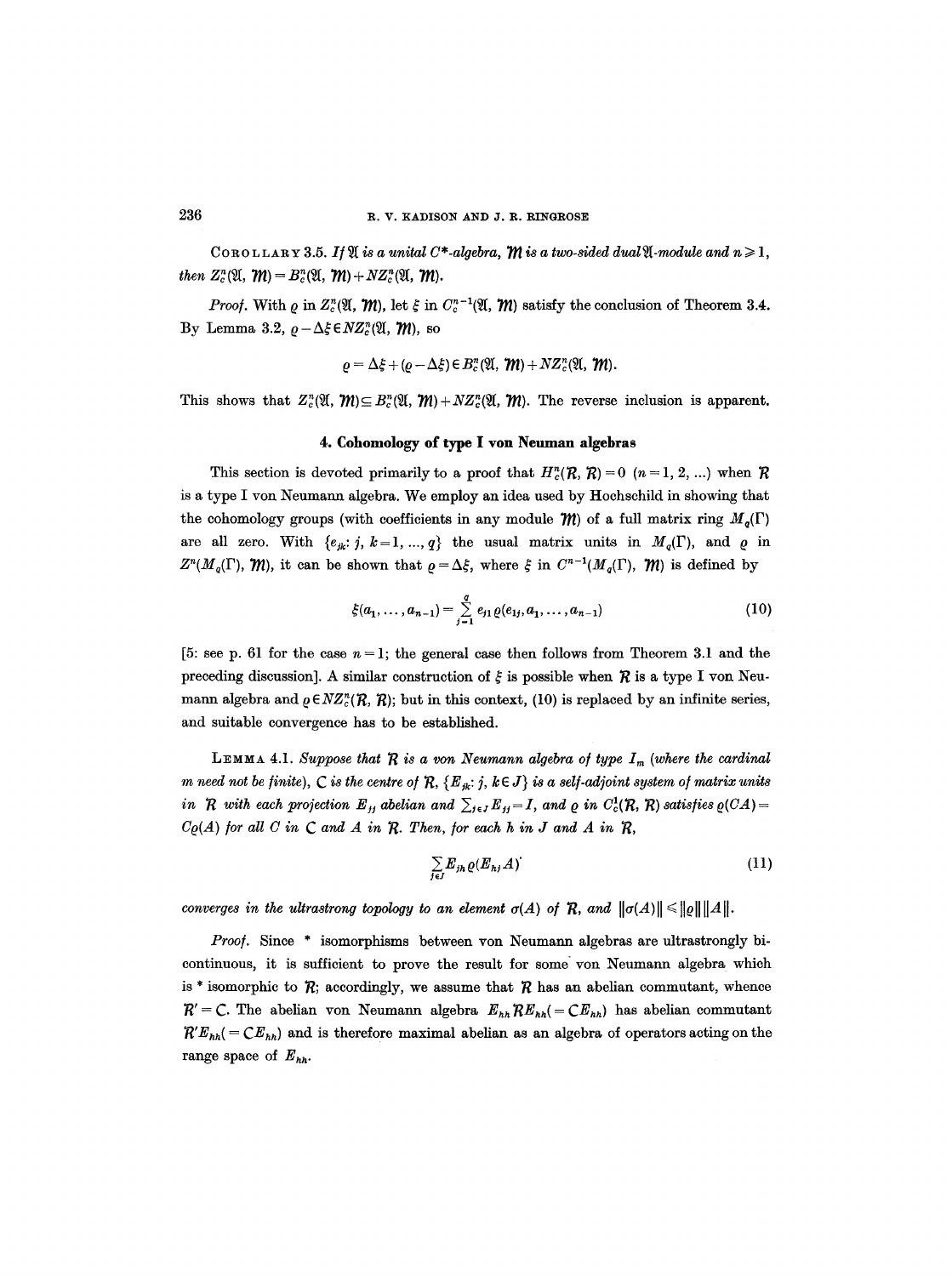We shall show that, if x is a unit vector and  $A \in \mathcal{R}$ , then

$$
\sum_{j \in J} ||E_{j h} \varrho(E_{h j} A) x||^2 \le ||\varrho||^2 ||A||^2.
$$
 (12)

From this, it follows that the series  $\sum_{j\in J} E_{jn} \varrho(E_{nj} A)x$ , which consists of pairwise orthogonal vectors, converges strongly to a vector  $\sigma(A)x$  such that  $\|\sigma(A)x\| \leq \|\varrho\| \|A\|$ . This in turn establishes the ultrastrong convergence of (11) to a bounded operator  $\sigma(A)$ , in  $\mathcal{R}$ , satisfying  $\|\sigma(A)\| \leq \|\rho\| \|A\|$ .

In order to prove (12), let  $T_j = \varrho(E_{hj}A)$  and  $x_j = E_{hh}T_jx$ . Note that, since  $E_{ih}$  is a partial isometry,

$$
||E_{j h} \varrho(E_{h j} A) x|| = ||E_{j h} T_j x|| = ||E_{h h} T_j x|| = ||x_j||.
$$
 (13)

With F a finite subset of J, the positive normal functional  $(\sum_{j\in F}\omega_{x_j}) | E_{hh} R E_{hh}$  has the form  $\omega_y | E_{hh} R E_{hh}$  for some y in the range of  $E_{hh}$  [3: p. 223, Corollaire]. Since, for each j in F,

$$
\omega_{x_i} E_{hh} R E_{hh} \leq \omega_y E_{hh} R E_{hh},
$$

it follows that  $x_j = S_j y$  for some  $S_j$  in the commutant  $CE_{hh}$  of  $E_{hh}$ ; thus  $x_j = C_j y$  for some  $C_j$  in  $C$ . With  $K$  in  $R$  and  $H$  in  $C$  defined by

$$
K = \sum_{j \in F} C_j^* E_{hj}, \qquad H = (\sum_{j \in F} C_j^* C_j)^{\frac{1}{4}},
$$
  

$$
KK^* = \sum_{j \in F} C_j^* E_{hj} E_{jh} C_j = H^2 E_{hh},
$$

 $we have$ 

and so K has polar decomposition  $K=HE_{hh}V$  for some partial isometry V in  $R$ . Since  $x_j = E_{hh} T_j x = C_j y$  for each j in F,

$$
\sum_{j \in F} ||x_j||^2 = \sum_{j \in F} \langle E_{hh} T_j x, C_j y \rangle = \sum_{j \in F} \langle E_{hh} C_j^* \varrho(E_{hj} A) x, y \rangle = \langle E_{hh} \varrho(\sum_{j \in F} C_j^* E_{hj} A) x, y \rangle
$$
  
=  $\langle E_{hh} \varrho(KA) x, y \rangle = \langle E_{hh} \varrho(HE_{hh} VA) x, y \rangle = \langle E_{hh} \varrho(E_{hh} VA) x, Hy \rangle$   
 $\le ||\varrho|| ||A|| ||Hy||,$ 

since  $||x|| = 1$ . Now

$$
\|Hy\|^2 = \langle H^2y, y \rangle = \sum_{j \in F} \langle C_j^* C_j y, y \rangle = \sum_{j \in F} ||C_j y||^2 = \sum_{j \in F} ||x_j||^2;
$$

and this, with the preceding inequality, gives

$$
\sum_{j \in F} ||x_j||^2 \le ||\varrho||^2 ||A||^2.
$$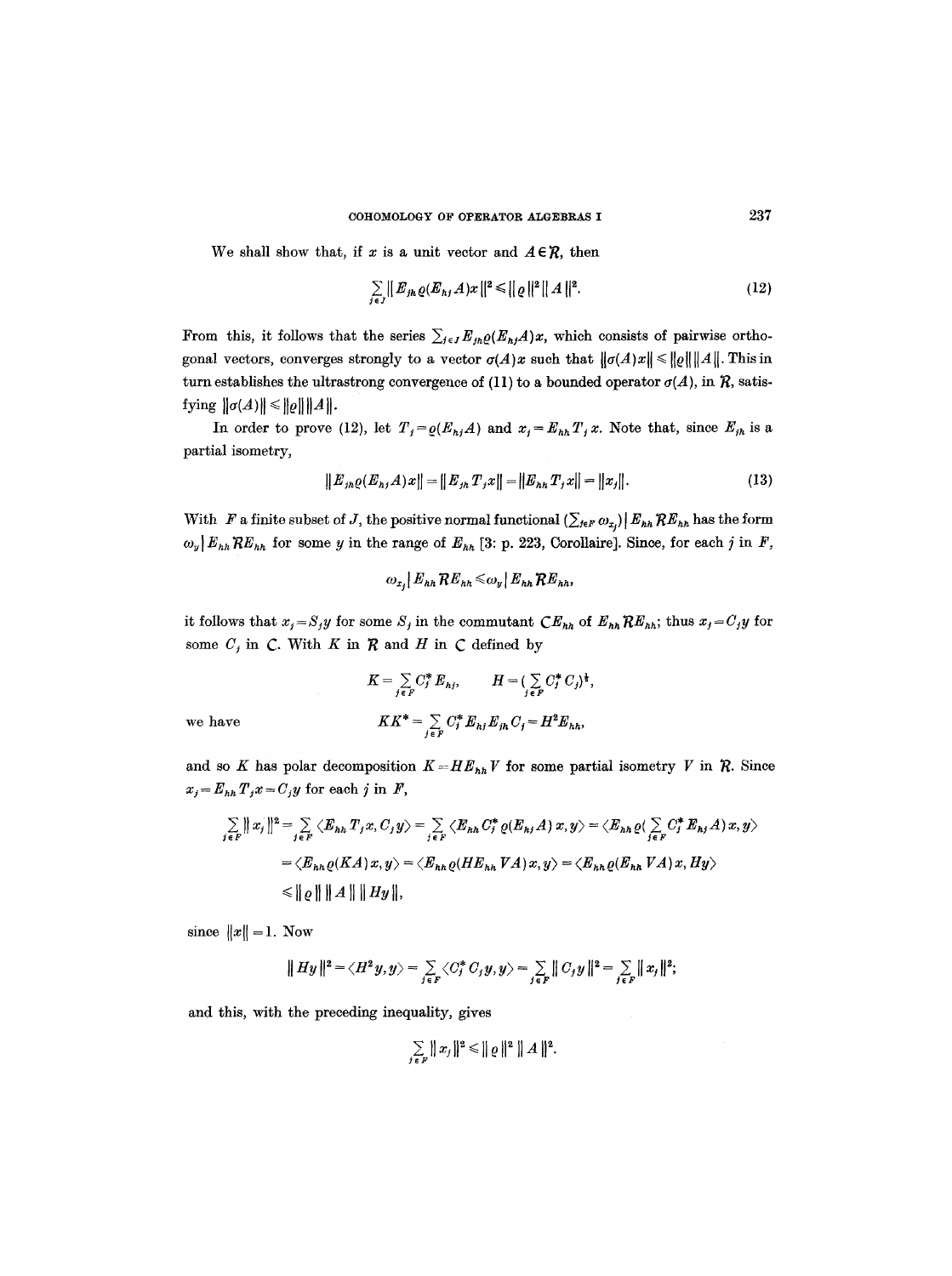Since  $F$  is an arbitrary finite subset of  $J$ ,

$$
\sum_{j\in J}\parallel x_j\parallel^2\,\leqslant\,\parallel\!\varrho\parallel^2\,\parallel A\parallel^2
$$

which, in view of (13), completes the proof of (12).

LEMMA 4.2. *Under the conditions of Lemma 4.1,*  $\sigma(A) = A\sigma(I)$  *for each A in R.* 

*Proof.* With  $H$  the Hilbert space on which  $R$  acts, and  $H_0$  the everywhere dense subspace defined by

$$
\mathcal{H}_0 = \{u \in \mathcal{H}: u = \sum_{j \in F} E_{jj} u \text{ for some finite subset } F \text{ of } J\},\tag{14}
$$

it is sufficient to prove that

$$
\langle \sigma(A)x, y \rangle = \langle A\sigma(I)x, y \rangle \tag{15}
$$

whenever x,  $y \in \mathcal{H}_0$  and  $A \in \mathcal{R}$ . Since  $E_{h,j} A E_{kh} \in E_{hh} R E_{hh} = C E_{hh}$ , there exists  $C_{jk}$  in C such that  $E_{hj}A E_{kh} = C_{jk} E_{hh}$ . Thus

$$
E_{hj}A = \sum_{k \in J} E_{hj} A E_{kh} E_{hk} = \sum_{k \in J} C_{jk} E_{hk}, \qquad (16)
$$

$$
AE_{kh} = \sum_{j \in J} E_{jh} E_{hj} AE_{kh} = \sum_{j \in J} E_{jh} C_{jk},
$$
 (17)

with convergence in the strong \* topology. Formal manipulation gives

$$
\langle \sigma(A \rangle x, y \rangle = \sum_{j \in J} \langle E_{jh} \varrho(E_{hj} A) x, y \rangle = \sum_{j \in J} \langle E_{jh} \varrho(\sum_{k \in J} C_{jk} E_{hk}) x, y \rangle
$$
  
= 
$$
\sum_{j \in J} \sum_{k \in J} \langle E_{jh} \varrho(C_{jk} E_{hk}) x, y \rangle = \sum_{j \in J} \sum_{k \in J} \langle E_{jh} C_{jk} \varrho(E_{hk}) x, y \rangle
$$
 (18)

$$
= \sum_{k\,\epsilon\,J}\sum_{j\,\epsilon\,J}\langle E_{jh}\,C_{jk}\,\varrho(E_{hk})\,x,y\rangle = \sum_{k\,\epsilon\,J}\langle AE_{kh}\,\varrho(E_{hk})\,x,y\rangle \qquad\qquad(19)
$$

$$
=\langle A\sigma(I)x,y\rangle.
$$

This heuristic argument needs justification in two places; it is necessary to vahdate the equality

$$
\langle E_{jn}\varrho(\sum_{k\in J}C_{jk}E_{nk})x,y\rangle=\sum_{k\in J}\langle E_{jn}\varrho(C_{jk}E_{nk})x,y\rangle\tag{20}
$$

used at stage (18), and the change in order of summation at (19). Since  $y \in \mathcal{H}_0$ , there is a finite subset F of J such that  $E_j$ ,  $y = 0$  for all j in  $J - F$ ; so all terms in which  $j \in J - F$ , in (19) and the preceding line, are zero. Thus  $j$  can be restricted to the finite set  $F$ , and the change in order of summation is permissible. It remains to prove (20).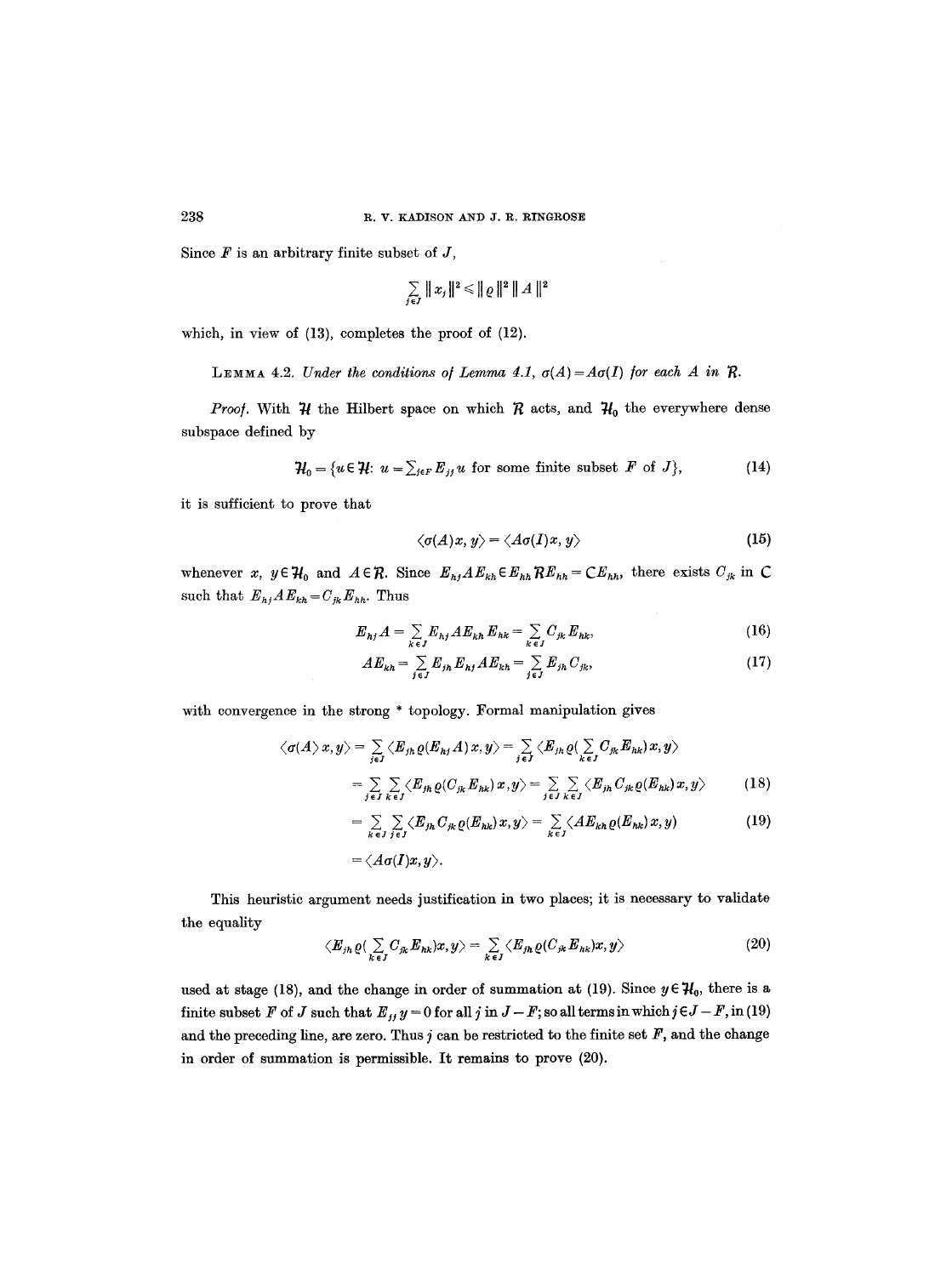Let  $J$  denote the class of all finite subsets  $F$  of  $J$ . From (16) and the continuity on bounded sets of the mapping  $T \rightarrow TT^*$  in the strong  $*$  topology,

$$
\left(\sum_{k\,\epsilon\,J} C_{jk}\,E_{nk}\right)\left(\sum_{k\,\epsilon\,J} C_{jk}\,E_{nk}\right)^* = \sum_{k\,\epsilon\,J} C_{jk}\,C_{jk}^*\,E_{nh}.\tag{21}
$$

Similarly, if  $E \in \mathcal{F}$ , then

$$
\left(\sum_{k\,\epsilon\,J-F}C_{jk}\,E_{hk}\right)\left(\sum_{k\,\epsilon\,J-F}C_{jk}\,E_{hk}\right)^* = \sum_{k\,\epsilon\,J-F}C_{jk}\,C_{jk}^*\,E_{hh}.\tag{22}
$$

Since  $E_{hh}$  has central carrier *I*, the mapping  $C \rightarrow CE_{hh}$  is a \*-isomorphism from *C* onto  $CE<sub>hh</sub>$ , and is therefore bicontinuous on bounded sets in the strong \* topology. This, with (21), implies the strong \* convergence of  $\sum_{k\in J}C_{jk}C_{jk}^*$  to an element C of C.

With  $\varepsilon$  a preassigned positive number, and F in  $\mathcal{F}$ , let  $P_F$  be the largest projection in C for which

$$
\left(\sum_{k\,\epsilon\,J-F}C_{jk}\,C_{jk}^*\right)P_F = \left(C - \sum_{k\,\epsilon\,F}C_{jk}\,C_{jk}^*\right)P_F \geqslant \varepsilon^2 P_F\tag{23}
$$

(so that  $P_F$  is a spectral projection of  $\sum_{k\in I-F} C_{jk} C_{jk}^*$ ). Note that, by maximality of  $P_F$ ,

$$
(\sum_{k\epsilon J-F} C_{jk} C_{jk}^*) (I - P_F) \leq \varepsilon^2 (I - P_F);
$$

whence, by (22),

$$
\|\sum_{k \in J-F} C_{jk} E_{hk} (I - P_F) \| = \| (\sum_{k \in J-F} C_{jk} E_{hk}) (\sum_{k \in J-F} C_{jk} E_{hk})^* (I - P_F) \|^{1}
$$
  

$$
= \| \sum_{k \in J-F} C_{jk} C_{jk}^* (I - P_F) E_{hh} \|^{1} \leq \varepsilon.
$$
 (24)

It is clear that  $P_F$  decreases when F increases, so  $\lim_{F \in \mathcal{F}} P_F$  (*f* directed by  $\subseteq$  ) exists in the strong topology, and is a projection P in C such that  $P \leq P_F$  for each F in J. From (23), multiplying by  $P$ ,

$$
(C-\sum_{k\in F}C_{jk}C_{jk}^*)\ P\geq \varepsilon^2P
$$

for each  $F$  in  $J;$  whence

$$
0=(C-\sum_{k\in J}C_{jk}C_{jk}^*)P\geqslant \varepsilon^2P,
$$

and so  $\lim_{F\in \mathcal{F}} P_F = P = 0$ .

By (24),

$$
\begin{aligned} \big| \langle E_{jn}\varrho (\sum_{k\;\epsilon J} C_{jk} E_{nk} )\, x, y\big\rangle - \sum_{k\;\epsilon F} \langle E_{jn}\varrho (C_{jk} E_{hk} )\, x, y\big\rangle \big| = \big| \langle E_{jn}\varrho (\sum_{k\;\epsilon J-F} C_{jk} E_{hk} )\, x, y\big\rangle \big| \\ \leqslant \big| \langle E_{jn}\varrho (\sum_{k\;\epsilon J-F} C_{jk} E_{hk} \, (I-P_F))\, x, y\big\rangle \big| + \big| \langle E_{jn}\varrho (\sum_{k\;\epsilon J-F} C_{jk} E_{hk} P_F)\, x, y\big\rangle \big| \end{aligned}
$$

16- 712905 *Acta mathematica* 126. Imprim6 le 13 Avril 1971

 $\sim$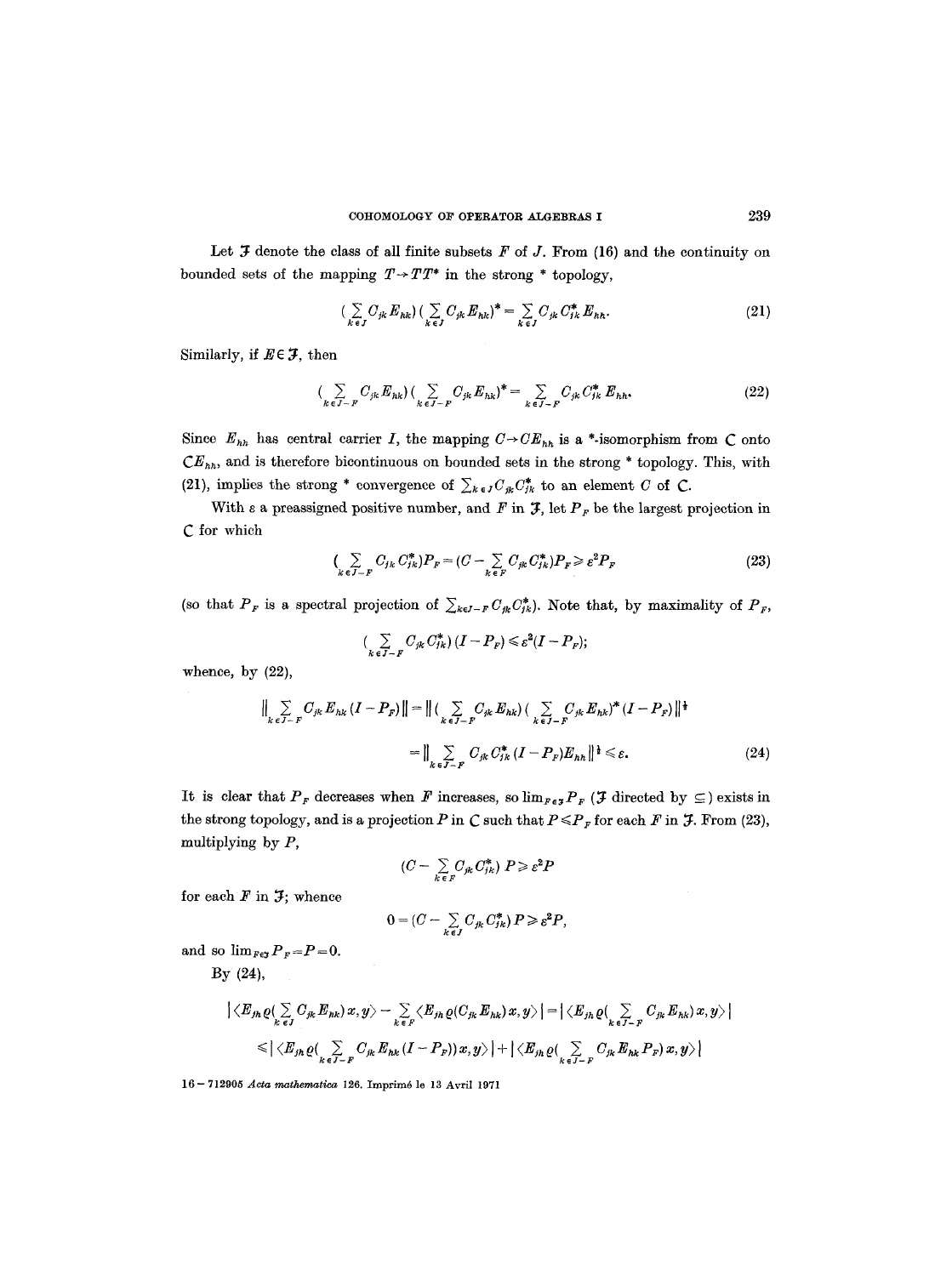R. V. KADISON AND J. R. RINGROSE

$$
\leq ||e|| || \sum_{k \in J-F} C_{jk} E_{hk} (I - P_F) || ||x|| ||y|| + |\langle E_{jh} \varrho ( \sum_{k \in J-F} C_{jk} E_{hk}) x, P_F y \rangle |
$$
  

$$
\leq ||e|| ||x|| ||y|| + ||e|| || \sum_{k \in J-F} C_{jk} E_{hk} || ||x|| ||P_F y|| \leq ||e|| ||x|| [e||y|| + ||A|| ||P_F y||]
$$

for each F in  $\mathcal F$  (at the last step we have used the equality  $\sum_{k\in J-F} C_{jk} E_{hk} = E_{hj} A \sum_{k\in J-F} E_{kk}$ , which results from (16)). Since  $\lim_{F \in \mathcal{F}} P_F = 0$ , there is an  $F_0$  in  $\mathcal{F}$  such that  $||P_F y|| < \varepsilon$ whenever  $F \supseteq F_0$ ; and

$$
\big|\langle E_{j h} \varrho(\sum_{k\in J} C_{j k} E_{h k}) x, y\rangle - \sum_{k\in F} \langle E_{j h} \varrho(C_{j h} E_{h k}) x, y\rangle \big| \leqslant \varepsilon \| \varrho \| \| x \| \, [\|y\| + \|A\|]\big|
$$

whenever  $F \supseteq F_0$ . This completes the proof of (20).

LEMMA 4.3. Suppose that  $R$  is a von Neumann algebra of type  $I_m$  (where the cardinal m need not be finite), C is the centre of R,  ${E_{ik}: j, k \in J}$  is a self-adjoint system of matrix units in R with each projection  $E_{jj}$  abelian and  $\sum_{j\in J} E_{jj} = I$ ,  $n \geq 1$  and  $\varrho$  in  $C_c^n(\mathcal{R}, \mathcal{R})$  satisfies

$$
\varrho(CA_1, A_2, ..., A_n) = C\varrho(A_1, ..., A_n)
$$

whenever  $C \in \mathbb{C}$  and  $A_1, ..., A_n \in \mathbb{R}$ . Then, for each h in J and  $A_1, ..., A_n$  in  $\mathbb{R}$ ,

$$
\sum_{j \in J} E_{jh} \varrho(E_{hj} A_1, A_2, ..., A_n)
$$
\n(25)

converges in the ultrastrong topology to an element  $\sigma(A_1, ..., A_n)$  of R. Moreover,  $\sigma \in C_c^n(R, R)$ ,  $\|\sigma\| \leq \|\varrho\|$ , and

$$
\sigma(A_1, ..., A_n) = A_1 \sigma(I, A_2, ..., A_n). \tag{26}
$$

If the mapping  $A_i \rightarrow o(A_1, ..., A_n)$  is ultraweakly continuous, for some fixed j and all  $A_1, ..., A_{i-1}, A_{i+1}, ..., A_n$  in R, then  $A_i \rightarrow \sigma(A_1, ..., A_n)$  has the same continuity property.

*Proof.* For each  $A_2, ..., A_n$  in  $R$  the mapping  $A \rightarrow \varrho(A, A_2, ..., A_n)$  is an element  $\varrho_0$  of  $C_c^1(\mathcal{R}, \mathcal{R})$ , with  $||\varrho_0|| \le ||\varrho|| ||A_2|| \dots ||A_n||$ . By applying Lemmas 4.1 and 4.2 to  $\varrho_0$ , it follows that, for all  $A_1, ..., A_n$  in  $R$ , the series (25) converges ultrastrongly to an element  $\sigma(A_1, ..., A_n)$  of R such that

$$
\|\sigma(A_1, ..., A_n)\| \leq \|\varrho\| \|A_1\| ... \|A_n\|
$$

and  $\sigma(A_1, ..., A_n) = A_1 \sigma(I, A_2, ..., A_n)$ . The multilinearity of  $\sigma$  is clear, so  $\sigma \in C_c^n(R, R)$  and  $\|\sigma\| \leq \|\varrho\|.$ 

Suppose that  $A_j \rightarrow \varrho(A_1, ..., A_n)$  is ultraweakly continuous, for some fixed j and all  $A_1, ..., A_{j-1}, A_{j+1}, ..., A_n$  in R. With x and y in the everywhere dense subspace  $\mathcal{H}_0$  introduced in (14) there is a finite set  $F \in J$  such that  $y = \sum_{j \in F} E_{jj} y$ , and

240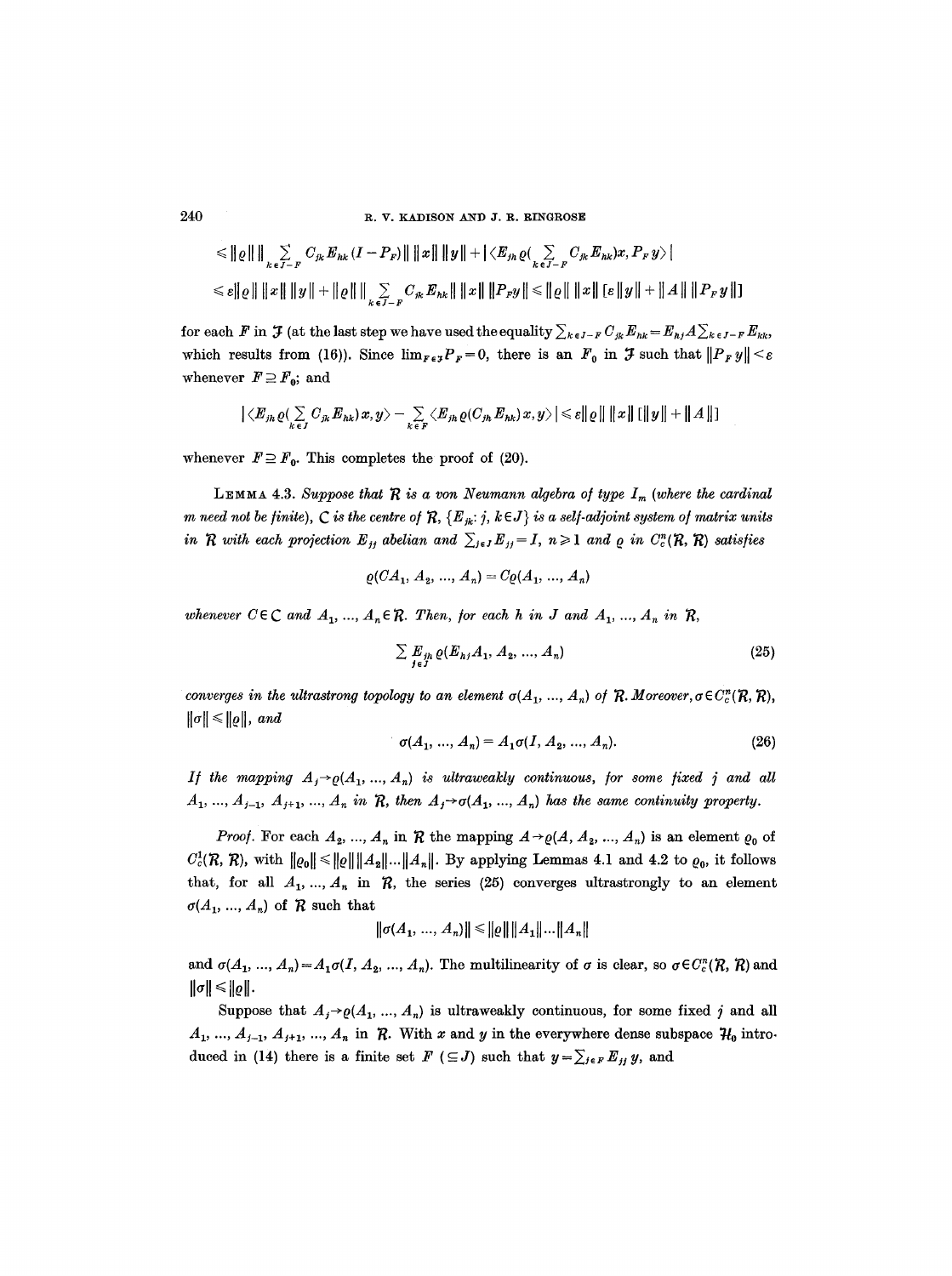COHOMOLOGY OF OPERATOR ALGEBRAS I

$$
\langle \sigma(A_1,\ldots,A_n)x,y\rangle = \sum_{j\,\in\, F} \langle E_{jh}\varrho(E_{hj}\,A_1,A_2,\ldots,A_n)\,x,y\rangle;
$$

so  $A_i \rightarrow \langle \sigma(A_1, ..., A_n)x, y \rangle$  is ultraweakly continuous. Since the ultraweakly continuous linear functionals on  $R$  form a norm closed subspace  $R_*$  of the Banach dual space of  $R$ , and finite linear combinations of functionals  $\omega_{xy}$ :  $T \rightarrow \langle Tx, y \rangle$ , with x, y in  $\mathcal{H}_0$ , form an everywhere dense subspace of  $\mathcal{R}_{*}$  [3: p. 38, Théorème 1], it now follows that  $A_{f}$  >  $f(\sigma(A_1, ..., A_n))$  is ultraweakly continuous for each f in  $\mathcal{R}_*$ ; that is,  $A_i \rightarrow \sigma(A_1, ..., A_n)$  is ultraweakly continuous.

THEOREM 4.4. If R is a type I von Neumann algebra, then  $H_c^n(R, R) = 0$   $(n = 1, 2, ...).$ 

*Proof.* By Corollary 3.5, each element of  $Z_{c}^{n}(\mathcal{R}, \mathcal{R})$  is cohomologous to some  $\rho$  in  $NZ_c^n(R, R)$ ; and it suffices to prove that  $\rho \in B_c^n(R, R)$ .

In the first place we suppose that  $R$  is of type  $I_m$ , for some cardinal m, and we select a self-adjoint system  $\{E_{jk}: j, k \in J\}$  of matrix units in  $R$ , in which each projection  $E_{jj}$  is abelian and  $\sum_{j\in J} E_{jj} = I$ . With  $\rho$  in  $NZ_c^n(R, R)$  and h in J, it follows from Lemma 4.3 that there is a  $\sigma$  in  $C_c^n(\mathcal{R}, \mathcal{R})$ , with  $\|\sigma\| \leq \|\rho\|$ , defined by

$$
\sigma(A_1, ..., A_n) = \sum_{j \in J} E_{jh} \varrho(E_{hj} A_1, A_2, ..., A_n).
$$
 (27)

With  $\xi$  in  $C_c^{n-1}(\mathcal{R}, \mathcal{R})$  defined by

$$
\xi(A_2, ..., A_n) = \sigma(I, A_2, ..., A_n),\tag{28}
$$

 $\|\xi\| \le \|\sigma\| \le \|\varrho\|.$  Furthermore,

$$
(\Delta\xi)(A_1, ..., A_n) = A_1\xi(A_2, ..., A_n) - \xi(A_1A_2, A_3, ..., A_n) + \xi(A_1, A_2A_3, A_4, ..., A_n) - ...
$$
  
+  $(-1)^{n-1}\xi(A_1, ..., A_{n-2}, A_{n-1}A_n) + (-1)^n\xi(A_1, ..., A_{n-1})A_n$   
=  $\sum_{j\in J} \{A_1E_{jn}\varrho(E_{nj}, A_2, ..., A_n) - E_{jn}\varrho(E_{nj}, A_1A_2, A_3, ..., A_n)$   
+  $E_{jn}\varrho(E_{nj}, A_1, A_2A_3, A_4, ..., A_n) - ...$   
+  $(-1)^{n-1}E_{jn}\varrho(E_{nj}, A_1, ..., A_{n-2}, A_{n-1}A_n)$   
+  $(-1)^nE_{jn}\varrho(E_{nj}, A_1, ..., A_{n-1})A_n\}$   
=  $\sum_{j\in J} \{A_1E_{jn}\varrho(E_{nj}, A_2, ..., A_n) - E_{jn}(\Delta\varrho)(E_{nj}, A_1, ..., A_n)$   
+  $E_{jj}\varrho(A_1, ..., A_n) - E_{jn}\varrho(E_{nj}, A_1, A_2, ..., A_n)\}$   
=  $A_1\sigma(I, A_2, ..., A_n) + \varrho(A_1, ..., A_n) - \sigma(A_1, ..., A_n) = \varrho(A_1, ..., A_n)$ ,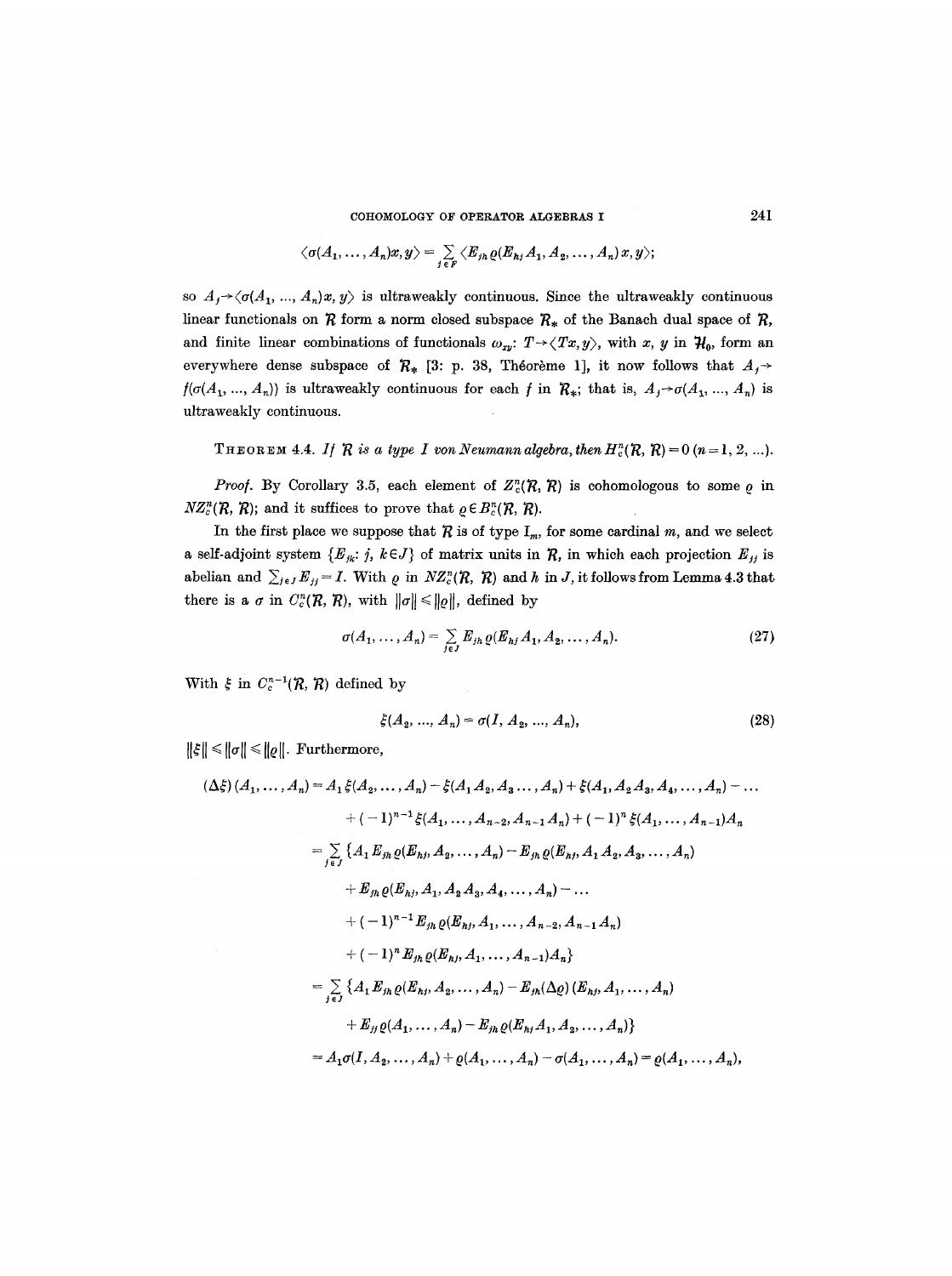by Lemma 4.3. We have proved that, if R is of type  $I_m$  and  $\rho \in NZ_c^n(R, R)$ , then there is a  $\xi$  in  $C_c^{n-1}(\mathcal{R}, \mathcal{R})$  satisfying  $\|\xi\| \leq ||\rho||$ ,  $\Delta \xi = \rho$ .

With  $R$  now a general type I von Neumann algebra, and  $\rho$  in  $NZ_c^n(R, R)$ , let  $\{Q_\alpha\}$  be a family of central projections in R, with sum I, such that each  $RQ_{\alpha}$  is of type  $I_{m(\alpha)}$  for some cardinal  $m(\alpha)$ . With  $A_1, ..., A_n$  in  $\mathcal{R}$ ,

$$
Q_{\alpha}\varrho(A_1, ..., A_n) = \varrho(A_1Q_{\alpha}, ..., A_nQ_{\alpha});
$$

from this, it follows that the restriction  $\varrho \, | \, RQ_{\alpha}$  is an element  $\varrho_{\alpha}$  of  $NZ_{c}^{n}(RQ_{\alpha}, RQ_{\alpha})$ , with  $||\rho_{\alpha}|| \le ||\rho||$ . By the result of the preceding paragraph, there is a  $\xi_{\alpha}$  in  $C_c^{n-1}(\mathcal{R}Q_{\alpha}, \mathcal{R}Q_{\alpha})$ such that  $||\xi_{\alpha}|| \le ||\varrho_{\alpha}|| \le ||\varrho_{\alpha}||$  and  $\Delta \xi_{\alpha} = \varrho_{\alpha}$ . With  $A_1, ..., A_{n-1}$  in  $\mathcal{R}$ , define

$$
\xi(A_1, ..., A_{n-1}) = \sum_{\alpha} \xi_{\alpha}(A_1 Q_{\alpha}, ..., A_{n-1} Q_{\alpha});
$$

the series converges in strong operator topology, and  $\|\xi(A_1, ..., A_{n-1})\| \leq \|Q\| \|A_1\| \dots \|A_{n-1}\|$ , since  $\|\xi_a(A_1Q_\alpha, ..., A_{n-1}Q_\alpha)\| \le \|\xi_\alpha\| \|A_1\| ... \|A_{n-1}\| \le \|Q\| \|A_1\| ... \|A_{n-1}\|.$  It is clear that  $\xi$ is multilinear, so  $\xi \in C_c^{n-1}(\mathcal{R}, \mathcal{R})$ . For each  $\alpha$ ,

$$
Q_{\alpha}\xi(A_1,\ldots,A_{n-1})=\xi_{\alpha}(A_1Q_{\alpha},\ldots,A_{n-1}Q_{\alpha});
$$

from this, and the coboundary formula, it follows easily that

$$
Q_{\alpha}(\Delta \xi) (A_1, \ldots, A_n) = (\Delta \xi_{\alpha}) (A_1 Q_{\alpha}, \ldots, A_n Q_{\alpha}) = \varrho_{\alpha} (A_1 Q_{\alpha}, \ldots, A_n Q_{\alpha}) = \varrho (A_1 Q_{\alpha}, \ldots, A_n Q_{\alpha})
$$
  
=  $Q_{\alpha} \varrho (A_1, \ldots, A_n),$ 

for all  $A_1, ..., A_n$  in  $R$ . Summation with respect to  $\alpha$  gives  $(\Delta \xi)(A_1, ..., A_n) = \varrho(A_1, ..., A_n)$ , so  $\rho = \Delta \xi \in B_c^n(\mathcal{R}, \mathcal{R})$ .

THEOREM 4.5. *If*  $R$  is a type *I* von Neumann algebra, then  $NZ_c^n(R, R) \subseteq B_w^n(R, R)$  $(n = 1, 2, ...).$ 

*Proof.* If  $\rho \in NZ_w^n(R, R)$ , then  $\rho \in NZ_v^n(R, R)$ , so the arguments used in proving Theorem 4.4 remain valid. We indicate the minor modifications needed to prove the present theorem.

If R is of type I<sub>m</sub> for some cardinal m,  $\rho = \Delta \xi$  where  $\xi$  in  $C_c^{n-1}(\mathcal{R}, \mathcal{R})$  is defined by (28) and (27). Since  $\rho$  is ultraweakly continuous in each of its arguments (separately), it follows from Lemma 4.3 that the same is true of  $\sigma$  and hence, also, of  $\xi$ . Thus  $\xi \in C_w^{n-1}(\mathcal{R}, \mathcal{R})$ and  $\rho = \Delta \xi \in B_w^n(\mathcal{R}, \mathcal{R})$ .

With  $R$  a general type I von Neumann algebra, we can select the central projections